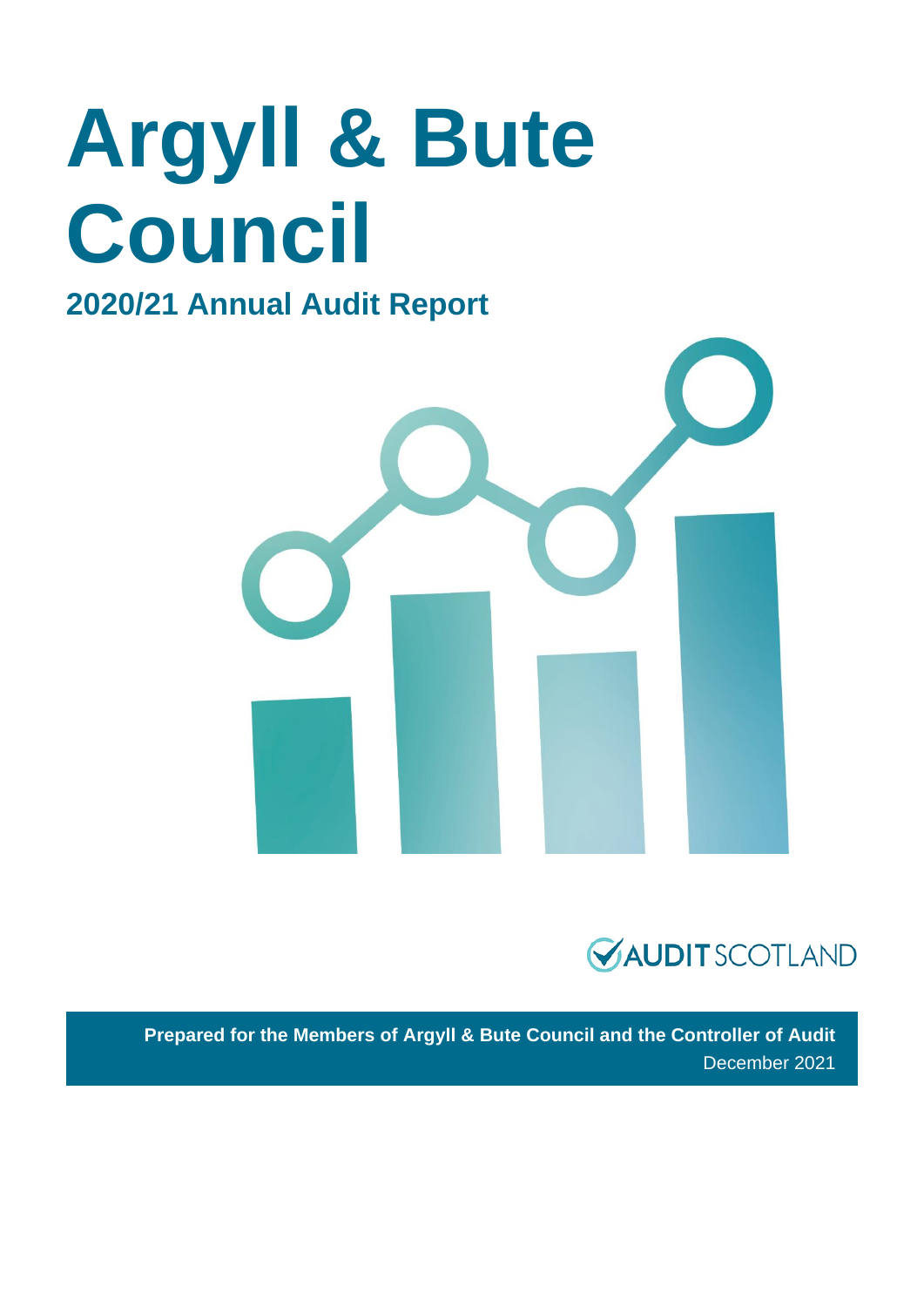### **Contents**

| Key messages                        | 3  |
|-------------------------------------|----|
| 1. Audit of 2020/21 annual accounts | 5  |
| 2. Financial management             | 14 |
| 3. Financial sustainability         | 19 |
| 4. Governance and transparency      | 23 |
| 5. Best Value                       | 25 |
| <b>Appendix 1</b>                   | 28 |
| <b>Appendix 2</b>                   | 31 |
| <b>Appendix 3</b>                   | 35 |
| <b>Appendix 4</b>                   | 36 |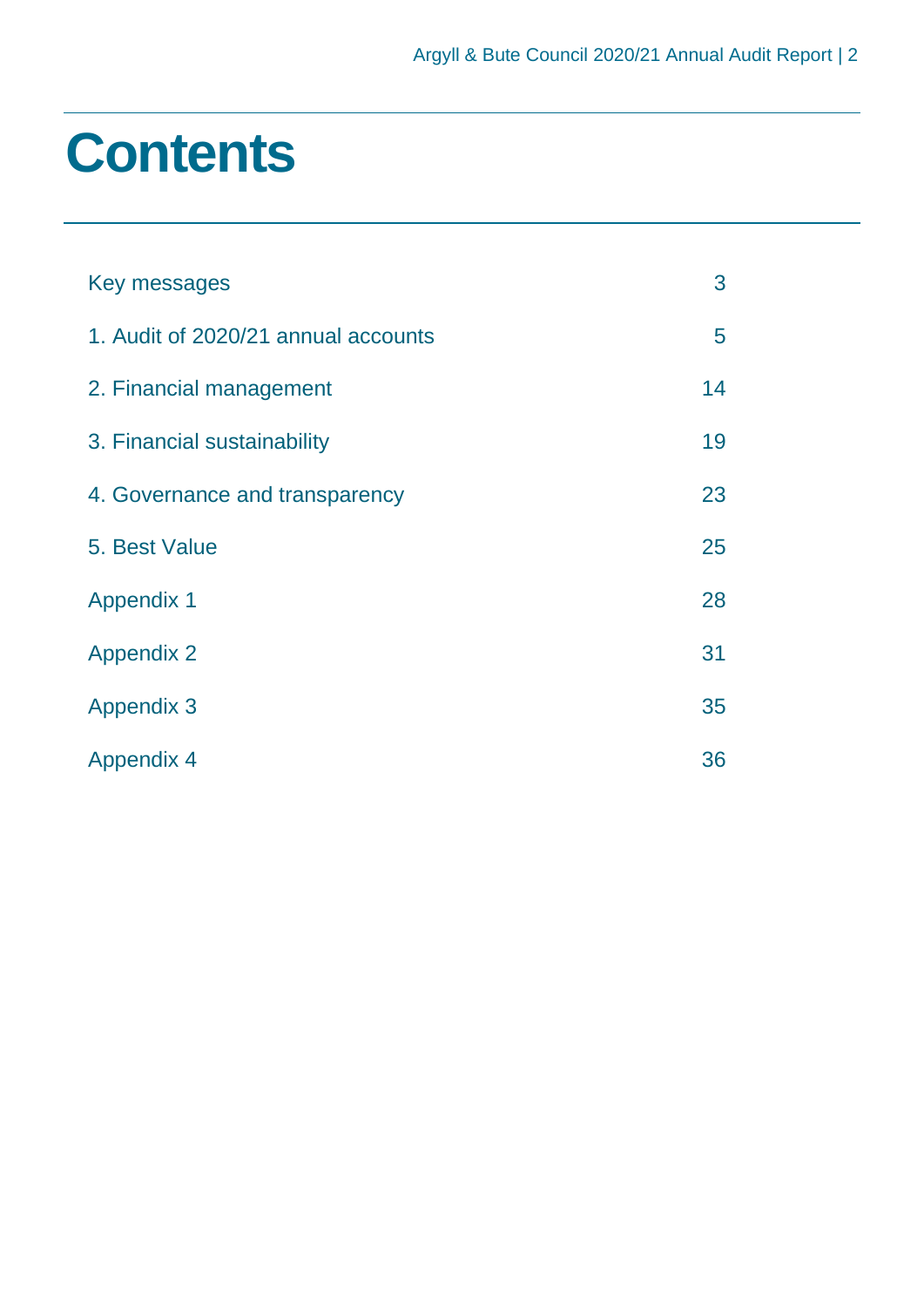## <span id="page-2-0"></span>**Key messages**

#### **2020/21 annual accounts**

- **1** We recognise that the entire 2020/21 financial year has been characterised by the significant impact of the Covid-19 pandemic which created additional challenges for both Council and audit staff alike. As a result of this, the statutory deadline to publish the audited 2020/21 annual accounts was revised to 30 November 2021.
- **2** The Council prepared its annual accounts for the year within agreed timescales and the accounts and associated working papers have been prepared to a high standard.
- **3** Our audit identified a number significant adjustments that impacted on the Council's Group Accounts both for the current year, 2020/21 and also the prior year comparative figures. Additionally, other less significant adjustments were identified relating to the accounting treatment of IJB monies, Personal Protective Equipment (PPE), Covid-19 Testing Kits and the classification of investments. All of these adjustments have been corrected in the financial statements.
- **4** Following the correction of these adjustments, our audit opinions on the annual accounts of the Council and its group are unmodified and confirm that the 2020/21 Financial Statements present a true and fair view of the financial activities of the Council and its Group. Similarly, our audit opinions on the eight section 106 charities administered by the Council are also unmodified.

#### **Financial management**

- **5** The Council reported a surplus of £0.2 million, but the Covid-19 pandemic had a significant impact on the 2020/21 financial year. This included £5.5 million of additional gross expenditure on Covid-19 activities and £6.2 million as a result of loss of income.
- **6** There has been a significant increase in the level of General Fund reserves as a result of Covid-19 funding received for future periods. Overall earmarked reserves increased by £28.5 million of which £13.5 million was set aside for Covid-19 related activity.
- **7** The Council has appropriate and effective financial management arrangements in place that allow members and officers to scrutinise financial performance effectively.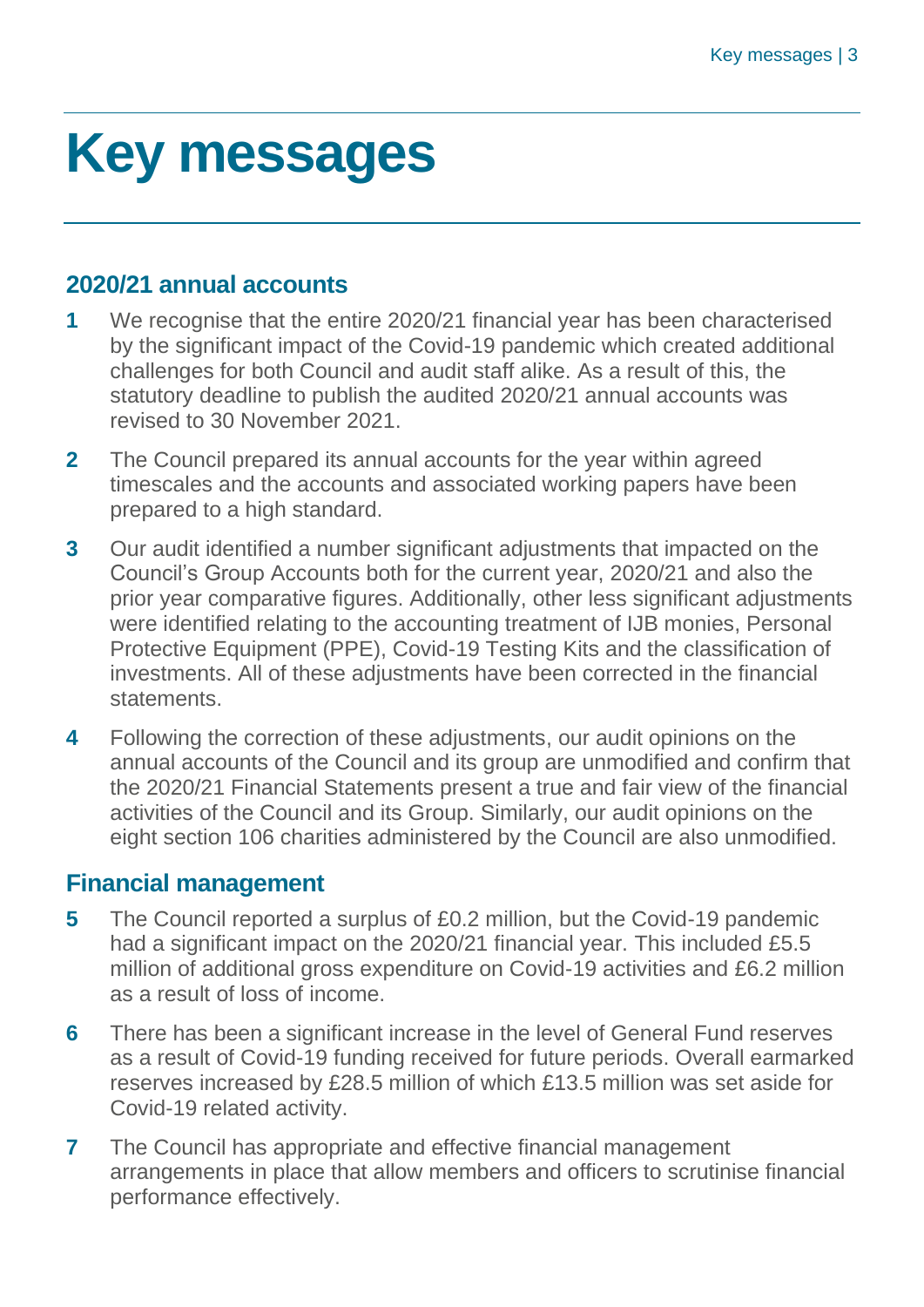#### **Financial sustainability**

- **8** Medium-term financial plans have been developed for the period 2022/23 to 2026/27 and the Council has identified a cumulative budget deficit of £23.3 million over this period. As part of its financial planning, the Council continues to explore savings proposals and service redesign options.
- **9** A revised Medium to Long-Term Financial Strategy was presented to and endorsed by the Policy and Resources Committee in August 2021. The strategy covers the period 2021/22 to 2030/31. This supports the five-year rolling financial plan (Budget Outlook).

#### **Governance and transparency**

- **10** The Council has appropriate governance arrangements in place. We recognise that in responding to the Covid-19 pandemic the Council revised its governance arrangements. The new arrangements are appropriate and support good governance and accountability.
- **11** There is effective scrutiny, challenge and informed decision-making.

#### **Best Value**

- **12** Despite the challenging operating environment, the Council has made good progress in addressing the BVAR recommendations.
- **13** The Council's performance management arrangements remained effective during the Covid-19 pandemic.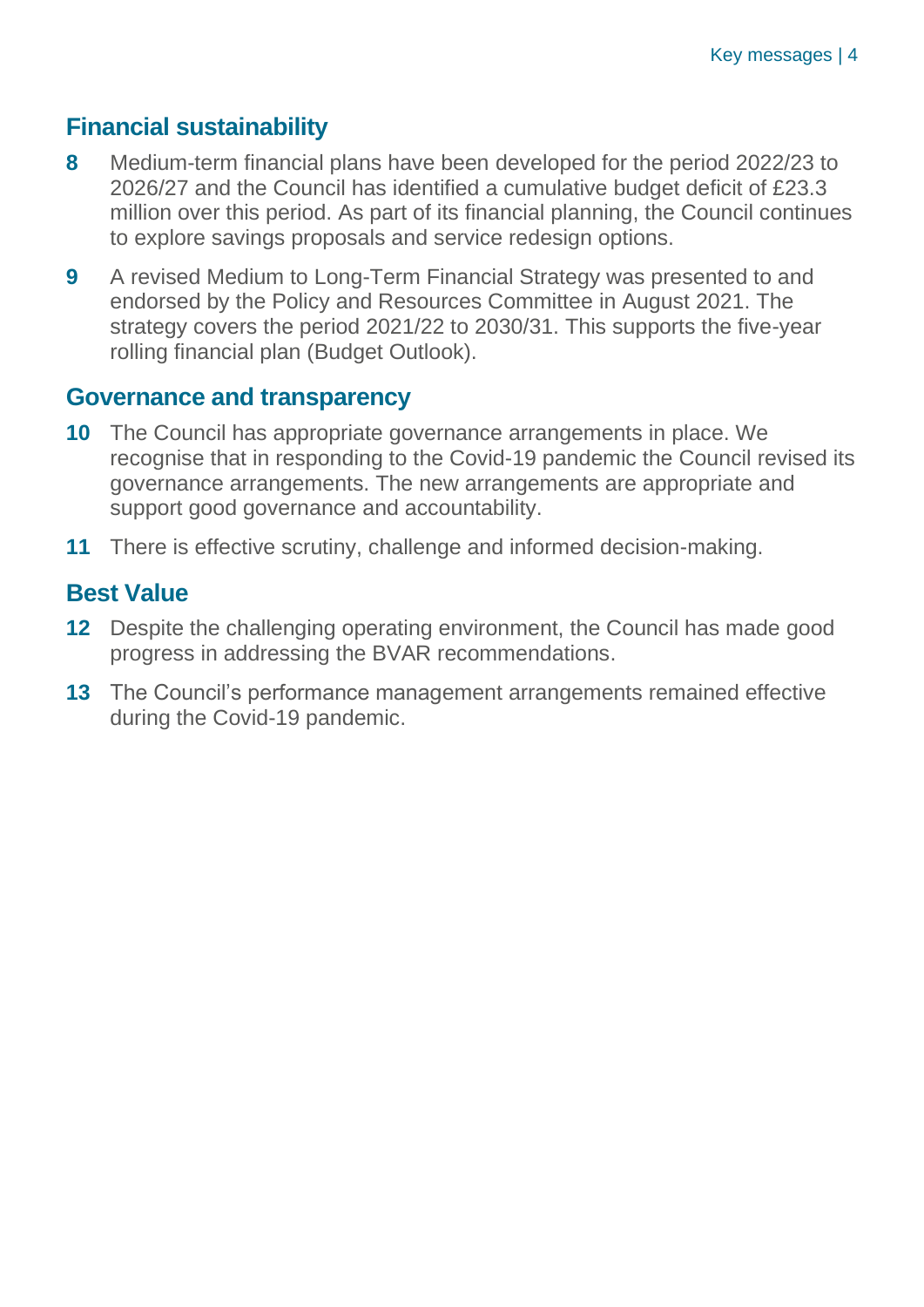## <span id="page-4-0"></span>**1. Audit of 2020/21 annual accounts**

The principal means of accounting for the stewardship of resources and performance.

### **Main judgements**

We recognise that the entire 2020/21 financial year has been characterised by the significant impact of the Covid-19 pandemic which created additional challenges for both Council and audit staff alike. As a result of this, the statutory deadline to publish the audited 2020/21 annual accounts was revised to 30 November 2021.

The Council prepared its annual accounts for the year within agreed timescales and the accounts and associated working papers have been prepared to a high standard.

Our audit identified a number significant adjustments that impacted on the Council's Group Accounts both for the current year, 2020/21 and also the prior year comparative figures. Additionally, other less significant adjustments were identified relating to the accounting treatment of IJB monies, Personal Protective Equipment (PPE), Covid-19 Testing Kits and the classification of investments. All of these adjustments have been corrected in the financial statements.

Following the correction of these adjustments, our audit opinions on the annual accounts of the Council and its group are unmodified and confirm that the 2020/21 Financial Statements present a true and fair view of the financial activities of the Council and its Group. Similarly, our audit opinions on the eight section 106 charities administered by the Council are also unmodified.

#### **Our audit opinions on the annual accounts are unmodified and signed before the statutory deadline**

1. As a result of the continuing impact of Covid-19, the submission deadline for Local Government audited 2020/21 annual accounts has been set at 30 November 2021.The unaudited 2020/21 accounts for Argyll & Bute Council (the Council) and its group were approved by the Council in June 2021. Following completion of our work the audited accounts were considered by the Audit and Scrutiny Committee on 24 November 2021 and approved by the Council on 25 November 2021. We also issued our independent auditors report on 25 November 2021. As we reported in our independent auditor's report: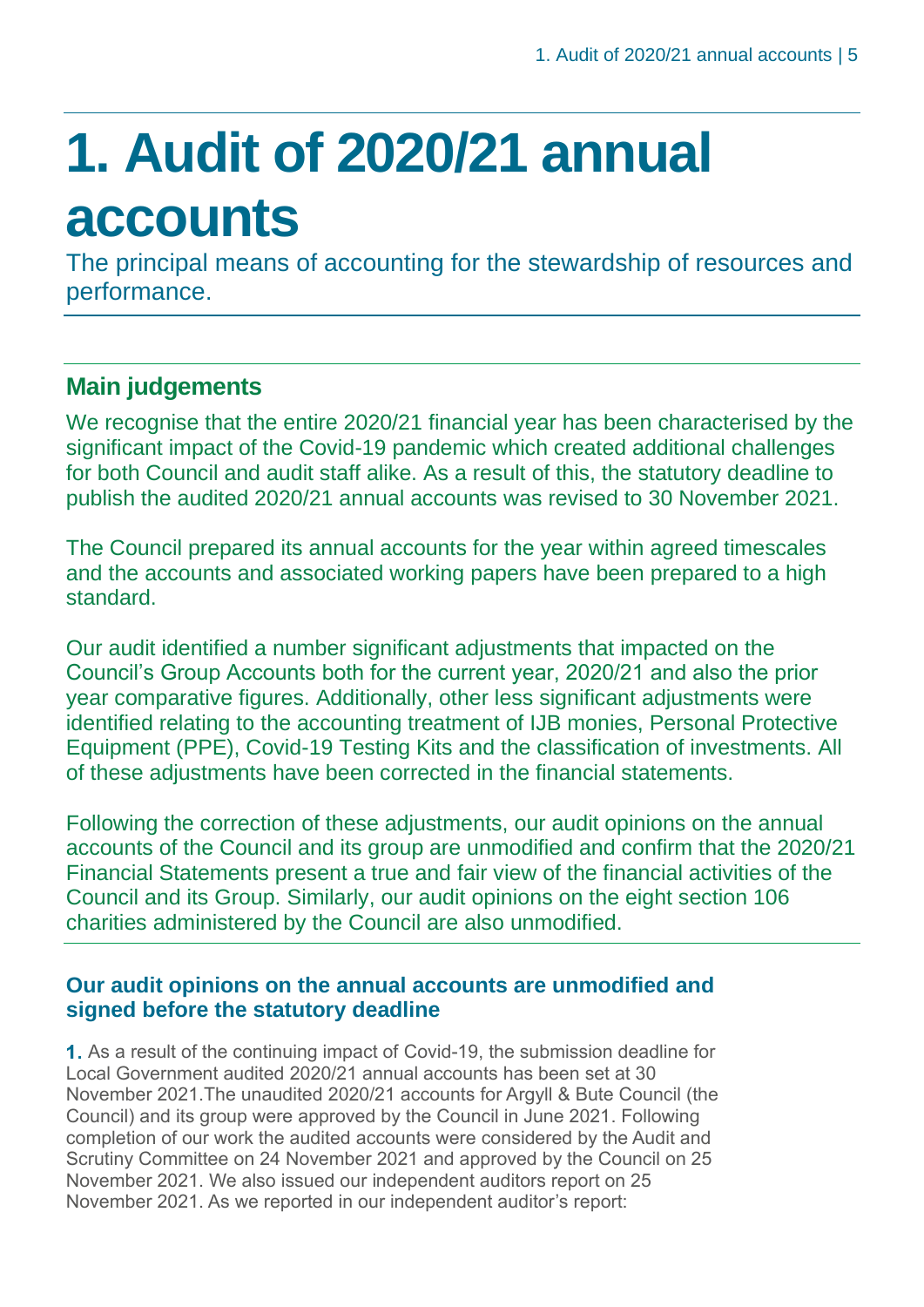- the financial statements give a true and fair view in accordance with applicable law and the 2020/21 Code of the state of affairs of the Council and its group as at 31 March 2021 and of the income and expenditure of the Council and its group for the year then ended
- the audited part of the remuneration report, management commentary and the annual governance statement were all consistent with the financial statements and properly prepared in accordance with the relevant regulations and guidance.

#### **The Covid-19 pandemic had a limited impact on audit evidence**

2. Covid-19 continues to present challenges for the audit of the annual accounts, both for the Council's finance team and our audit team. The working papers provided by management to support the accounts were comprehensive and the finance staff continued to deliver their high standards of professionalism and support to the audit team which helped ensure a smooth audit process.

#### **Our audit opinions on the eight Section 106 charities were unmodified**

Due to the interaction of section 106 of the Local Government in Scotland Act 1973 with the charities' legislation, a separate independent auditor's report is required for the statement of accounts of each registered charity where members of Argyll & Bute Council are sole trustees, irrespective of the size of the charity.

We received the charities' accounts in line with the agreed timetable and after completing our audit we reported in the independent auditor's reports that the:

- financial statements give a true and fair view of the section 106 charity's financial position and are properly prepared in accordance with charities legislation; and
- trustees' annual report is consistent with the financial statements and prepared in accordance with proper accounting practices.

**5.** These were considered by the Audit and Scrutiny Committee on 24 November 2021, approved by the Council on 25 November 2021 and signed by the statutory deadline of 30 November.

6. Our audit opinions on the eight Section 106 charities are unmodified.

#### **There were no objections raised to the annual accounts**

**7.** The Local Authority Accounts (Scotland) Regulations 2014 required the Council to give public notice for inspection and objection of the 2020/21 unaudited annual accounts by 28 June 2021. The public notice was published on the Council website on 7 June 2021 meaning the Council complied with the regulations.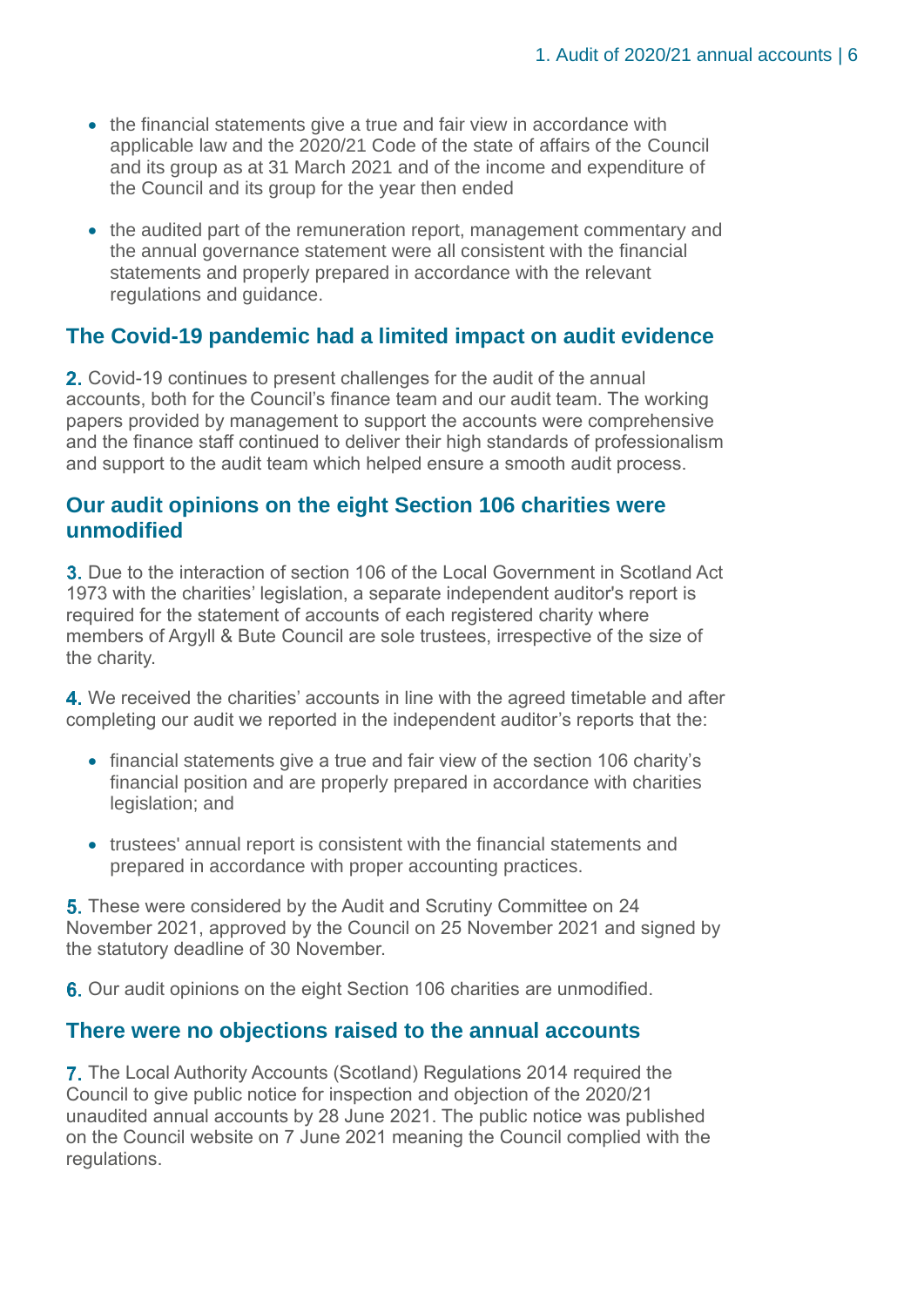8. We have not received any objections to the Council's 2020/21 annual accounts.

#### **Work on the assurance statement for the Whole of Government Accounts has been delayed**

Work on the assurance statement for the Whole of Government Accounts has been delayed. HM Treasury has communicated that the forms required for bodies to complete their Whole of Government Accounts (WGA) submission will not be available until December 2021.

**10.** Management have therefore been unable to populate their submission. Our work on Argyll and Bute Council's WGA submission will commence when it is available for audit.

#### **Overall materiality**

11. We apply the concept of materiality in both planning and performing the audit and in evaluating the effect of identified misstatements on the audit and of uncorrected misstatements, if any, on the financial statements and in forming the opinion in the auditor's report. We identify a benchmark on which to base overall materiality, such as gross expenditure, and apply what we judge to be the most appropriate percentage level for assessing materiality values.

12. The determination of materiality is based on professional judgement and is informed by our understanding of the entity and what users are likely to be most concerned about in the annual accounts. In assessing performance materiality, we have considered factors such as our findings from previous audits, any changes in business processes and the entity's control environment including fraud risks.

**13.** Our initial assessment of materiality for the annual accounts was carried out during the planning phase of the audit. This was reviewed and revised on receipt of the unaudited annual accounts and is summarised in [Exhibit 1.](#page-6-0)

#### <span id="page-6-0"></span>**Exhibit 1 Materiality values**

| <b>Materiality level</b>   | <b>Planning materiality</b><br>$(\mathfrak{L})$ | <b>Revised materiality</b><br>(£) |
|----------------------------|-------------------------------------------------|-----------------------------------|
| <b>Overall materiality</b> | 6.0 million                                     | £5.9 million                      |
| Performance materiality    | 4.2 million                                     | £4.1 million                      |
| Reporting threshold        | £250 thousand                                   | £250 thousand                     |

Source: Audit Scotland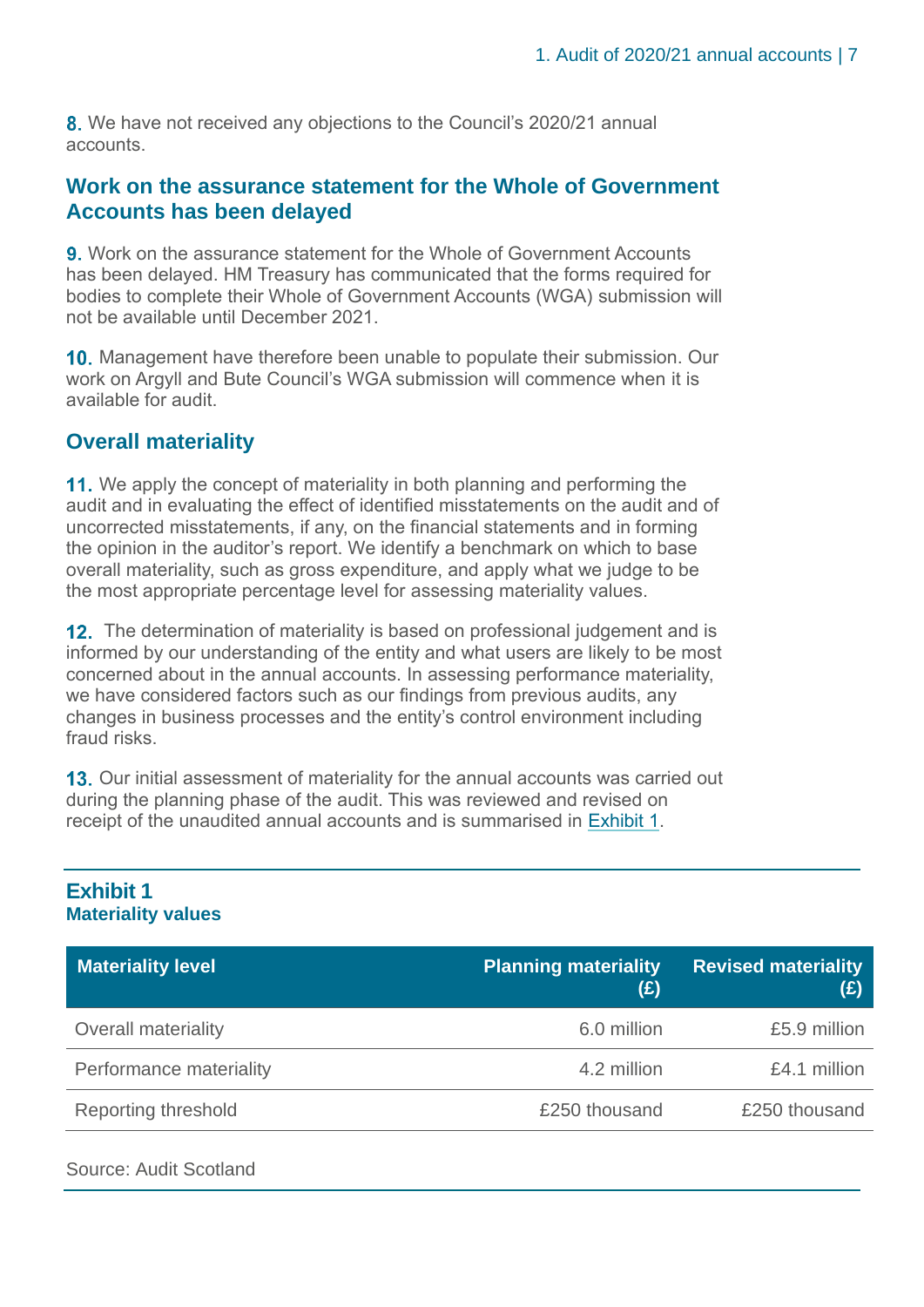#### **Our work has addressed the risks of material misstatement identified in our Annual Audit Plan**

14. Appendix 2 provides a summary of the risks of material misstatement in the [annual accounts and any wider audit dimension risks](#page-30-0) identified in our Annual [Audit Plan presented to the Audit and Scrutiny Committee in June 2021. These](#page-30-0) [risks influence our overall audit strategy, the allocation of staff resources to the](#page-30-0)  [audit and indicate how the efforts of the team were directed. The appendix](#page-30-0)  [identifies the work we undertook to address these risks and our conclusions](#page-30-0)  [from this work.](#page-30-0) 

#### **Significant findings from the audit – all identified misstatements have been corrected in the accounts**

15. International Standard on Auditing (UK) 260 requires us to communicate significant findings from the audit to those charged with governance, including our view about the qualitative aspects of the body's accounting practices covering accounting policies, accounting estimates and financial statements disclosures.

16. The significant findings are summarised in [Exhibit 2](#page-7-0) and [Exhibit 3.](#page-14-0)

| <b>Issue</b>                                                                                                                                                                                                                                                                                                                                            | <b>Resolution</b>                                     |
|---------------------------------------------------------------------------------------------------------------------------------------------------------------------------------------------------------------------------------------------------------------------------------------------------------------------------------------------------------|-------------------------------------------------------|
| 1. Group Accounts – Live Argyll Gross Income and<br><b>Expenditure Classification</b>                                                                                                                                                                                                                                                                   | This was corrected in the<br>audited annual accounts. |
| Live Argyll is a wholly owned subsidiary of Argyll and Bute<br>Council and is consolidated within the group accounts on a<br>line-by-line basis.                                                                                                                                                                                                        |                                                       |
| Gross income (£6.6 million) and gross expenditure (£5.8<br>million) for Live Argyll was incorrectly disclosed on the<br>associates and joint ventures line of the Comprehensive<br>Income and Expenditure Statement (CIES) in the 2020/21<br>unaudited annual accounts. This should have been<br>disclosed on the commercial services line of the CIES. |                                                       |
| The impact of this is to increase the gross income and<br>gross expenditure for commercial services by £6.6 million<br>and £5.8 million respectively whilst decreasing gross<br>income and gross expenditure for associates and joint<br>ventures by the same amount. This has no impact on the<br>outturn position.                                    |                                                       |

### <span id="page-7-0"></span>**Exhibit 2**

#### **Significant findings from the audit of the financial statements**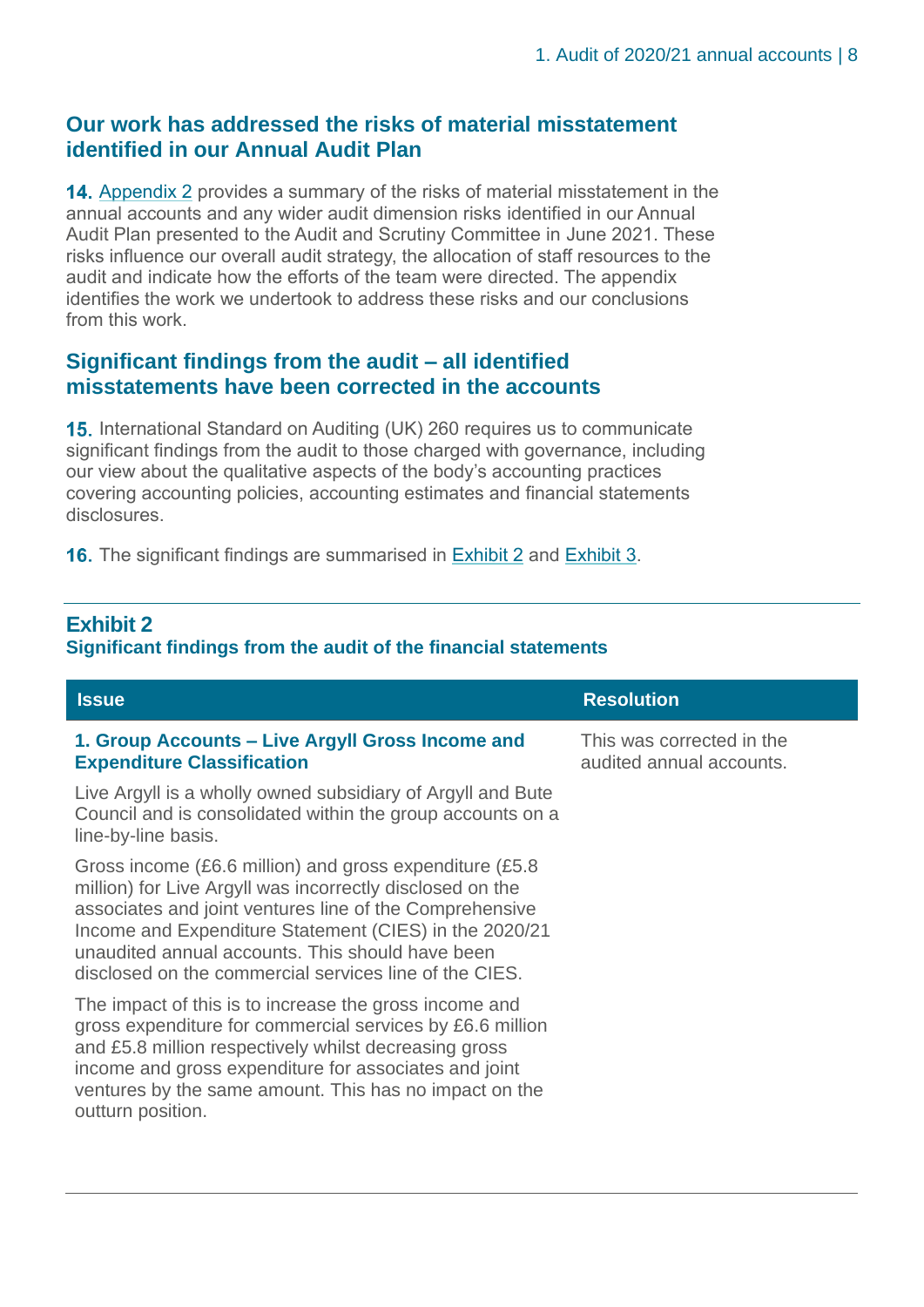| <b>Issue</b>                                                                                                                                                                                                                                                                                                                                                                                                                                                                                                                                                                                                                                                                                                                                                                                                                                                                                                                                                                                                   | <b>Resolution</b>                                     |
|----------------------------------------------------------------------------------------------------------------------------------------------------------------------------------------------------------------------------------------------------------------------------------------------------------------------------------------------------------------------------------------------------------------------------------------------------------------------------------------------------------------------------------------------------------------------------------------------------------------------------------------------------------------------------------------------------------------------------------------------------------------------------------------------------------------------------------------------------------------------------------------------------------------------------------------------------------------------------------------------------------------|-------------------------------------------------------|
| 2. Group Accounts - Live Argyll Management Fee<br>In the year to 31 March 2021, Argyll and Bute Council<br>provided funding of £3.8 million to Live Argyll to enable the<br>charity to carry out its charitable objectives. Accounting<br>standards require intra-group transactions to be removed<br>for consolidation purposes. The Council did not remove<br>this transaction when preparing its Group Accounts.<br>The impact of this is to decrease commercial services<br>gross income and gross expenditure in the CIES by £3.8<br>million. This has no impact on the outturn position.                                                                                                                                                                                                                                                                                                                                                                                                                 | This was corrected in the<br>audited annual accounts. |
| 3. Group Accounts - Integration Joint Board Balances<br>Argyll and Bute Council and NHS Highland are required to<br>treat the Integration Joint Board (IJB) as a Joint Venture in<br>their annual accounts and recognise a share of the overall<br>surplus or deficit of the IJB for the year as well as a share<br>of its net assets or liabilities at the year-end.<br>The Council did not include their share of the IJB surplus<br>for the year (£3.0 million) and net assets at the year-end<br>(£3.3 million) in their Group Accounts.<br>The impact of this is to increase associates and joint<br>ventures gross income on the CIES by £3.0 million and<br>increase investments in associates and joint ventures on<br>the Balance Sheet by £3.3 million.                                                                                                                                                                                                                                              | This was corrected in the<br>audited annual accounts. |
| 4. Group Accounts - Associates Gross Income and<br><b>Gross Expenditure</b><br>Dunbartonshire and Argyll & Bute Valuation Joint Board<br>(DABVJB), Strathclyde Partnership for Transport (SPT)<br>and Strathclyde Concessionary Travel Scheme Joint<br>Committee (SCTSJC) are accounted for as associates in<br>Argyll & Bute Council's Group Accounts. Under accounting<br>standards, the Council is required to include the results of<br>the above organisations as "associates" because it has<br>"significant influence" over their financial and operating<br>policies.<br>The Council accounted for its share of its associates'<br>surplus or deficit for the year on a net basis when they<br>should have accounted for them on a gross basis in line<br>with how they present the CIES in their Group Accounts.<br>The impact of this is to increase associates and joint<br>ventures gross income and gross expenditure in the CIES<br>by £2.5 million. This has no impact on the outturn position. | This was corrected in the<br>audited annual accounts. |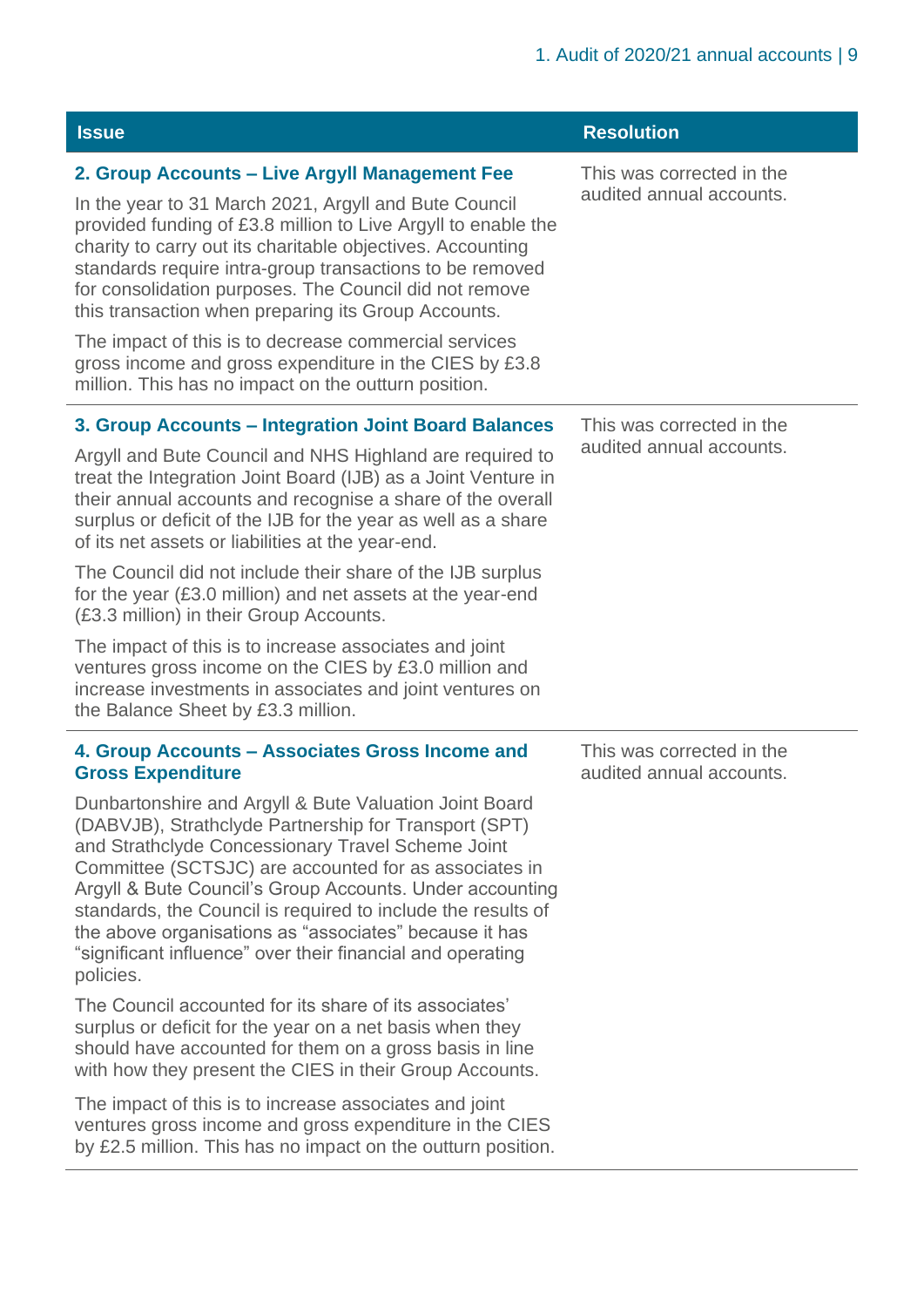| <b>Issue</b>                                                                                                                                                                                                                                                                                                                                                                                                                                                                                                                                                                                                                                                                                                                                                                                                                                                    | <b>Resolution</b>                                     |
|-----------------------------------------------------------------------------------------------------------------------------------------------------------------------------------------------------------------------------------------------------------------------------------------------------------------------------------------------------------------------------------------------------------------------------------------------------------------------------------------------------------------------------------------------------------------------------------------------------------------------------------------------------------------------------------------------------------------------------------------------------------------------------------------------------------------------------------------------------------------|-------------------------------------------------------|
| 5. Group Accounts - Associates Assets and Liabilities<br>The Council accounted for its share of its associates'<br>assets and liabilities at the year-end on a net basis when<br>they should have accounted for them on a gross basis in<br>line with how they present the Balance Sheet in their<br>Group Accounts.                                                                                                                                                                                                                                                                                                                                                                                                                                                                                                                                            | This was corrected in the<br>audited annual accounts. |
| The impact of this is to increase current assets by £2.5<br>million, increase current liabilities by £0.4 million, increase<br>long-term liabilities by £0.6 million and decrease long-term<br>assets by £1.5 million. This has no impact on the outturn<br>position.                                                                                                                                                                                                                                                                                                                                                                                                                                                                                                                                                                                           |                                                       |
| <b>6. IJB Monies</b><br>The Council accounted for £2.4 million of IJB monies as an<br>earmarked reserve in their 2020/21 unaudited annual<br>accounts. This should have been accounted for as a<br>creditor on the Balance Sheet.                                                                                                                                                                                                                                                                                                                                                                                                                                                                                                                                                                                                                               | This was corrected in the<br>audited annual accounts. |
| It is recognised that the treatment of these monies in the<br>unaudited accounts was consistent with the general<br>principle of prior year disclosures. This is the first year that<br>the Council has held material earmarked reserves for the<br>IJB at the year-end and is due predominantly to COVID<br>funding made available by the Scottish Government which<br>can be carried forward into 2021/22.                                                                                                                                                                                                                                                                                                                                                                                                                                                    |                                                       |
| The impact of this was to increase gross expenditure on<br>the CIES by £2.4 million and increase creditors on the<br>Balance Sheet by the same amount.                                                                                                                                                                                                                                                                                                                                                                                                                                                                                                                                                                                                                                                                                                          |                                                       |
| 7. PPE and Testing Kits<br>National Services Scotland (NSS) has been supplying PPE<br>to Scottish Health Boards free of charge. LASAAC are<br>aware that the Scottish Government has advised boards<br>that, where it is health board staff that are consuming the<br>PPE, the boards are the 'customer' in terms of IFRS 15.<br>This will mean that they are required to account for the<br>PPE as principal which entails recognising a non-cash<br>amount at fair value and an equivalent amount of notional<br>expenditure. NSS has provided bodies with the necessary<br>financial information to complete the accounting entries<br>required. LASAAC has become aware from practitioners<br>and Audit Scotland that this should also be a consideration<br>for councils and Integration Joint Boards (IJBs) where NSS<br>has supplied PPE free of charge. | This was adjusted in the audited<br>annual accounts.  |
| LASAAC takes the view that the IJB is acting as an agent<br>regarding PPE transactions and therefore does not<br>recognise any income, expenditure, or stocks of PPE.                                                                                                                                                                                                                                                                                                                                                                                                                                                                                                                                                                                                                                                                                           |                                                       |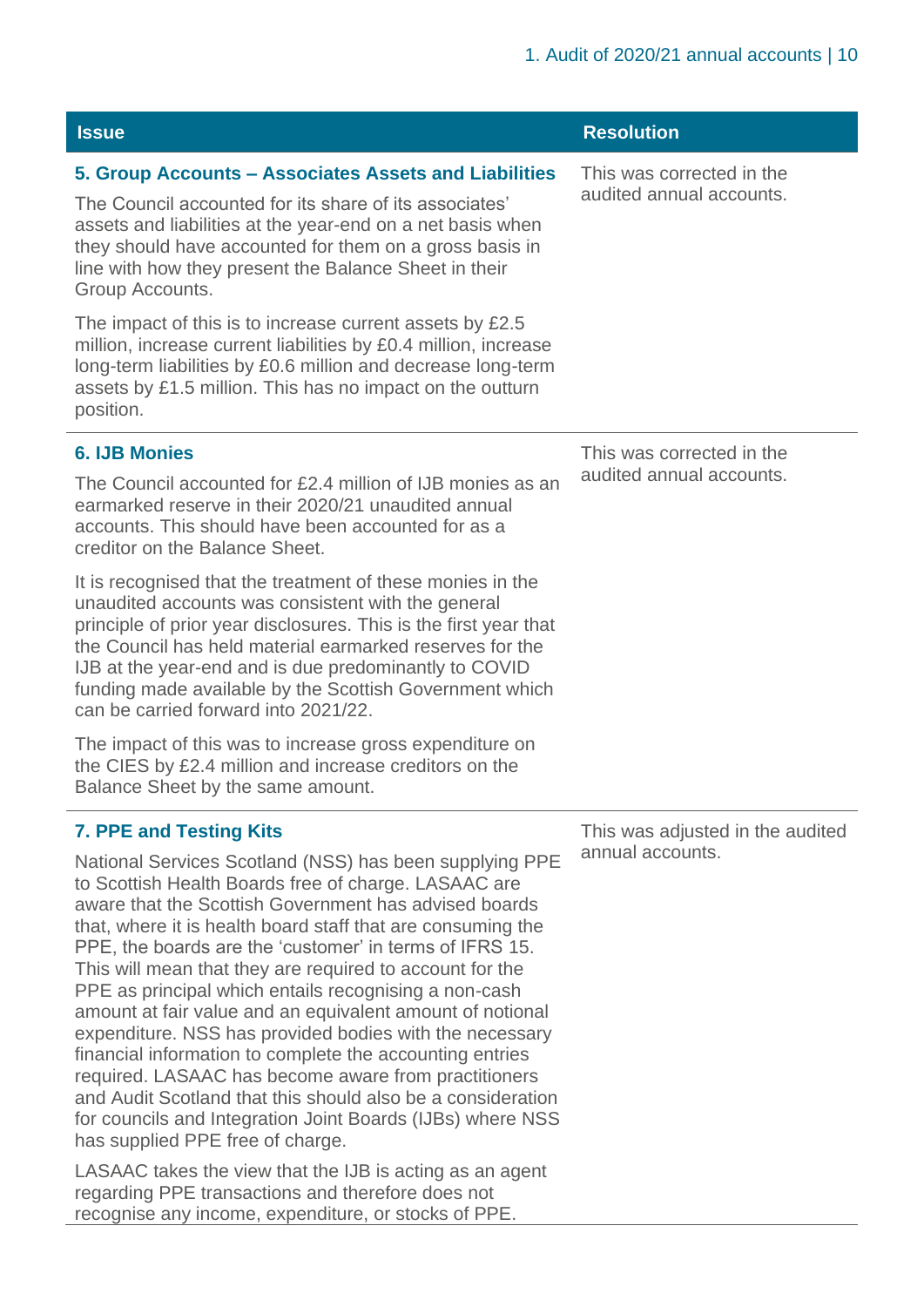| <b>Issue</b>                                                                                                                                                                                                                                                                                                                                                                                                                    | <b>Resolution</b>                                     |
|---------------------------------------------------------------------------------------------------------------------------------------------------------------------------------------------------------------------------------------------------------------------------------------------------------------------------------------------------------------------------------------------------------------------------------|-------------------------------------------------------|
| Councils issue stocks of PPE to internal staff and external<br>providers of services. Where councils are issuing PPE to<br>internal staff, LASAAC considers that they are likely to be<br>acting as a principal as defined in paragraph 2.6.2 of the<br>Code and should recognise income and expenditure in<br>accordance with this guidance. Where issuing to external<br>providers, they are likely to be acting as an agent. |                                                       |
| For Argyll and Bute Council, the total PPE and Testing Kits<br>issued by NSS equate to £2.6 million and the Council have<br>taken the view that they are acting as principal for the full<br>amount. The LASAAC guidance and confirmation of<br>balances from NSS were not finalised at the time the<br>unaudited accounts were authorised for issue.                                                                           |                                                       |
| The impact of this is to increase both other non-<br>departmental costs gross income and gross expenditure<br>on the CIES by £2.6 million. This has no impact on the<br>outturn position.                                                                                                                                                                                                                                       |                                                       |
| <b>8. Investments Classification</b>                                                                                                                                                                                                                                                                                                                                                                                            | This was corrected in the                             |
| Investments are split on the Balance Sheet between long-<br>term investments and short-term investments. Our audit<br>identified that there were three investments equating to<br>£17.5 million which had been incorrectly accounted for as<br>short-term investments and should have been accounted<br>for as long-term investments.                                                                                           | audited annual accounts.                              |
| The impact of this was to increase long-term investments<br>on the Balance Sheet by £17.5 million and decrease short-<br>term investments by the same amount. This has no impact<br>on the outturn position.                                                                                                                                                                                                                    |                                                       |
| 9. Charitable Trusts - Oban Common Good Fund<br><b>Depreciation</b>                                                                                                                                                                                                                                                                                                                                                             | This was corrected in the<br>audited annual accounts. |
| The depreciation charge for the swimming pool included in<br>the Oban Common Good Fund accounts had incorrectly<br>charged depreciation of £19,250 on the land element.                                                                                                                                                                                                                                                         |                                                       |
| The impact of this is to decrease expenditure on the<br>Statement of Financial Activities by £19,250, increase<br>tangible fixed assets and restricted funds on the Balance<br>Sheet by £19,250 and decrease depreciation charged in<br>the Statement of Cash Flows by £19,250.                                                                                                                                                 |                                                       |

Source: Audit Scotland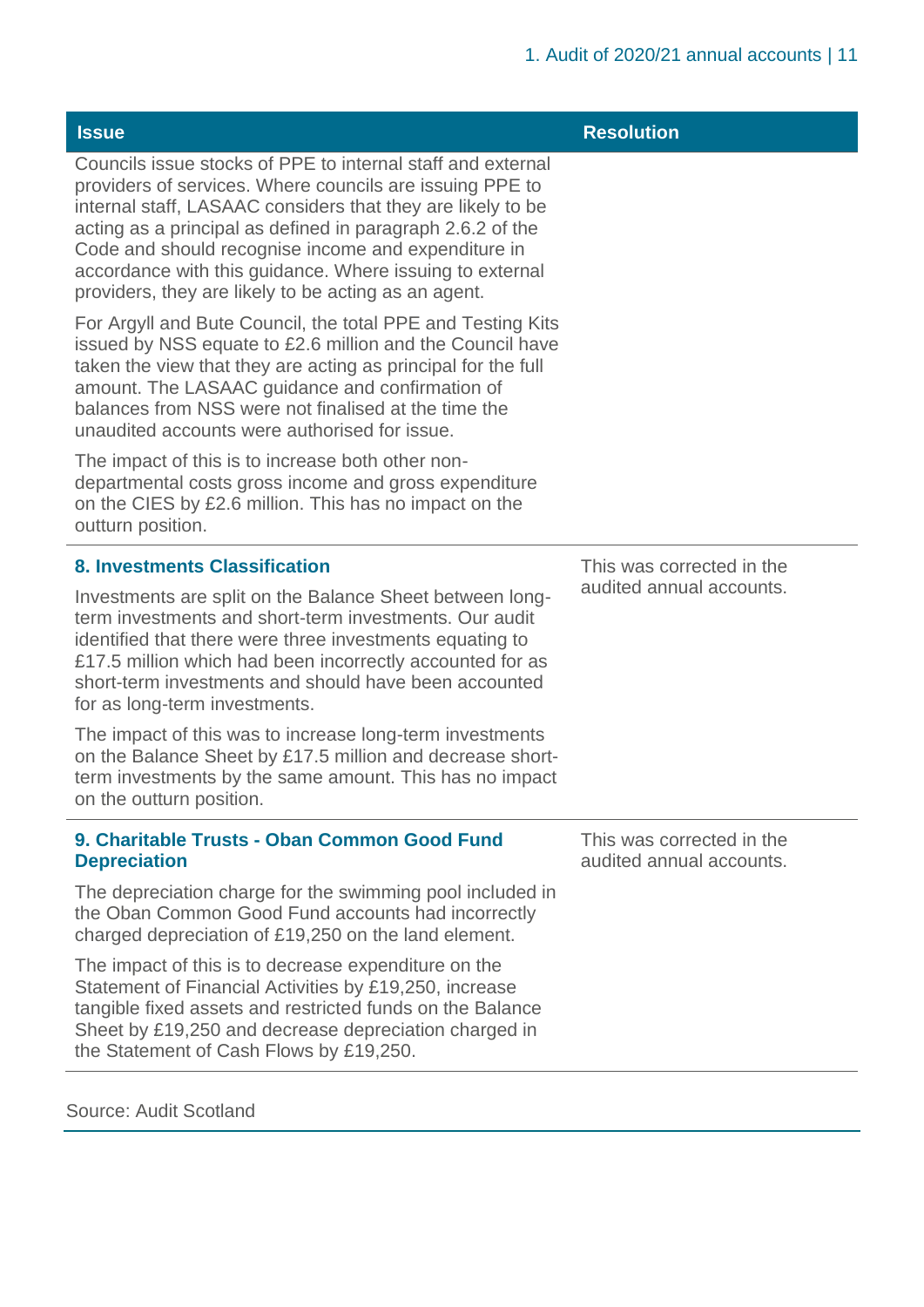17. As outlined in our significant findings per **Exhibit 3** below, there were a number of adjustments to the prior period figures for Group Accounts. The net impact of these changes was to increase the surplus on the CIES by £0.1 million and increase the net assets on the Balance Sheet by £0.3 million.

#### **Exhibit 3**

**Significant findings from the audit of the financial statements relating to prior period adjustments**

| <b>Issue</b>                                                                                                                                                                                                                                                                                                                                                      | <b>Resolution</b>                                     |  |
|-------------------------------------------------------------------------------------------------------------------------------------------------------------------------------------------------------------------------------------------------------------------------------------------------------------------------------------------------------------------|-------------------------------------------------------|--|
| 1. Group Accounts – Live Argyll Gross Income and<br><b>Expenditure Classification</b>                                                                                                                                                                                                                                                                             | This was corrected in the<br>audited annual accounts. |  |
| Gross income (£6.5 million) and gross expenditure (£7.1<br>million) for Live Argyll was incorrectly disclosed on the<br>associates and joint ventures line of the Comprehensive<br>Income and Expenditure Statement (CIES) in the 2019/20<br>audited annual accounts. This should have been disclosed<br>on the commercial services line of the CIES.             |                                                       |  |
| The impact of this is to increase the gross income and<br>gross expenditure for commercial services by £6.5 million<br>and £7.1 million respectively whilst decreasing gross<br>income and gross expenditure for associates and joint<br>ventures by the same amount. This has no impact on the<br>outturn position.                                              |                                                       |  |
| 2. Group Accounts - Live Argyll Management Fee                                                                                                                                                                                                                                                                                                                    | This was corrected in the                             |  |
| In the year to 31 March 2020, Argyll and Bute Council<br>provided funding of £3.6 million to Live Argyll to enable the<br>charity to carry out its charitable objectives. Accounting<br>standards require intra-group transactions to be removed<br>for consolidation purposes. The Council did not remove<br>this transaction when preparing its Group Accounts. | audited annual accounts.                              |  |
| The impact of this is to decrease commercial services<br>gross income and gross expenditure in the CIES by £3.6<br>million. This has no impact on the outturn position.                                                                                                                                                                                           |                                                       |  |
| 3. Group Accounts - Integration Joint Board Balances                                                                                                                                                                                                                                                                                                              | This was corrected in the                             |  |
| The Council did not include their share of the 2019/20 IJB<br>surplus for the year (£0.1 million) and net assets at the<br>year-end (£0.3 million) in their Group Accounts.                                                                                                                                                                                       | audited annual accounts.                              |  |
| The impact of this is to increase associates and joint<br>ventures gross income on the CIES by £0.1 million and<br>increase investments in associates and joint ventures on<br>the Balance Sheet by £0.3 million.                                                                                                                                                 |                                                       |  |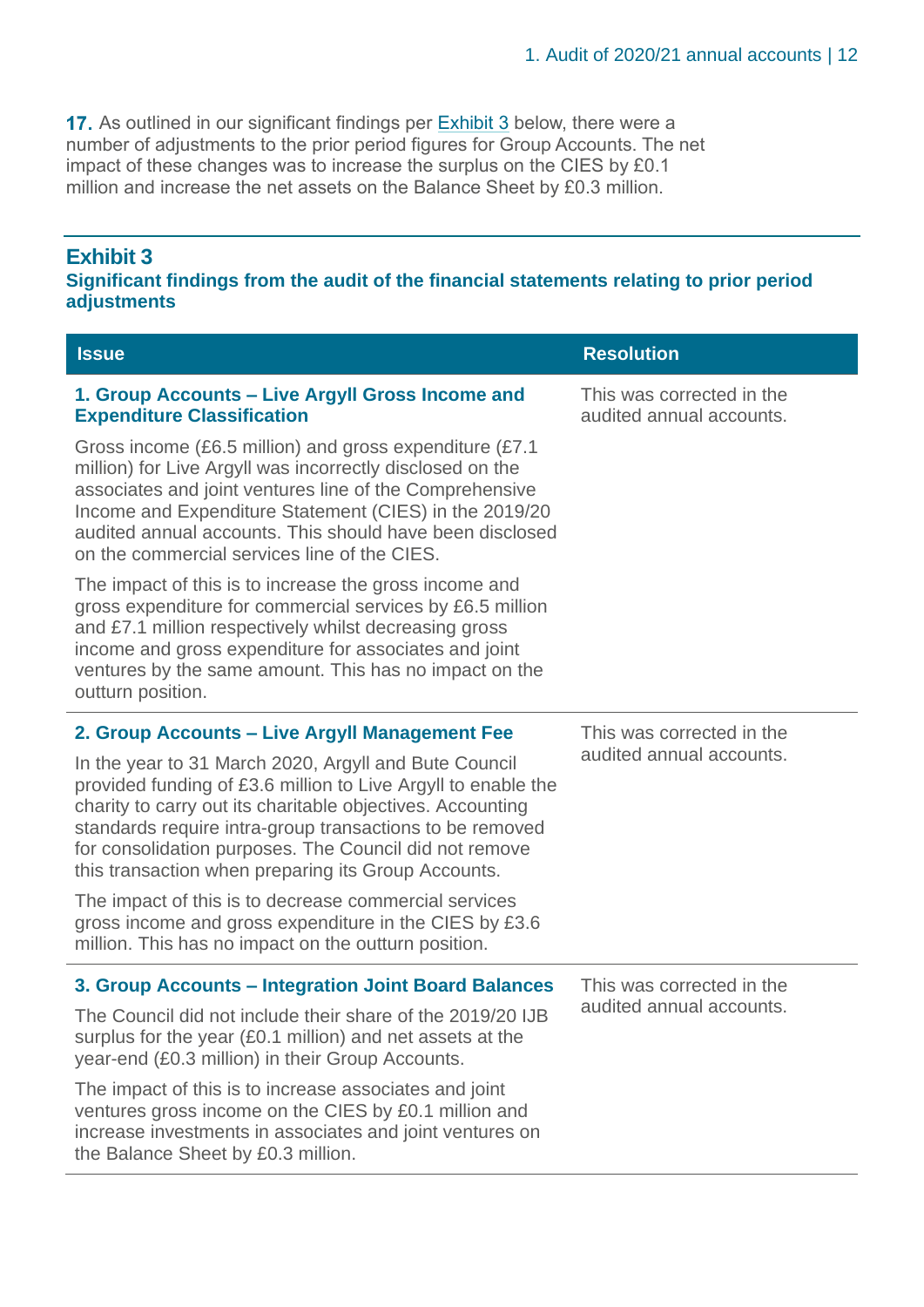| <b>Issue</b>                                                                                                                                                                                                                                                          | <b>Resolution</b>                                     |  |
|-----------------------------------------------------------------------------------------------------------------------------------------------------------------------------------------------------------------------------------------------------------------------|-------------------------------------------------------|--|
| 4. Group Accounts - Associates Gross Income and<br><b>Gross Expenditure</b>                                                                                                                                                                                           | This was corrected in the<br>audited annual accounts. |  |
| The Council accounted for its share of its associates'<br>surplus or deficit for the year ended 31 March 2020 on a<br>net basis when they should have accounted for them on a<br>gross basis in line with how they present the CIES in their<br>Group Accounts.       |                                                       |  |
| The impact of this is to increase associates and joint<br>ventures gross income and gross expenditure in the CIES<br>by £2.6 million. This has no impact on the outturn position.                                                                                     |                                                       |  |
| 5. Group Accounts – Associates Assets and Liabilities                                                                                                                                                                                                                 | This was corrected in the<br>audited annual accounts. |  |
| The Council accounted for its share of its associates'<br>assets and liabilities as at 31 March 2020 on a net basis<br>when they should have accounted for them on a gross<br>basis in line with how they present the Balance Sheet in<br>their Group Accounts.       |                                                       |  |
| The impact of this is to increase current assets by £2.4<br>million, increase current liabilities by £0.4 million, increase<br>long-term liabilities by £0.6 million and decrease long-term<br>assets by £1.4 million. This has no impact on the outturn<br>position. |                                                       |  |

#### Source: Audit Scotland

#### **Other findings**

Our audit identified several presentational and disclosure issues which were discussed with management. These were adjusted and reflected in the audited annual accounts. This is normal audit practice and none of the presentational changes have any impact on the Council's outturn for the year.

#### **Good progress was made on prior year recommendations**

18. The Council has made good progress in implementing our prior year audit recommendations. For actions not yet implemented, revised responses and timescales have been agreed with management, and are set out in [Appendix 1.](#page-27-0)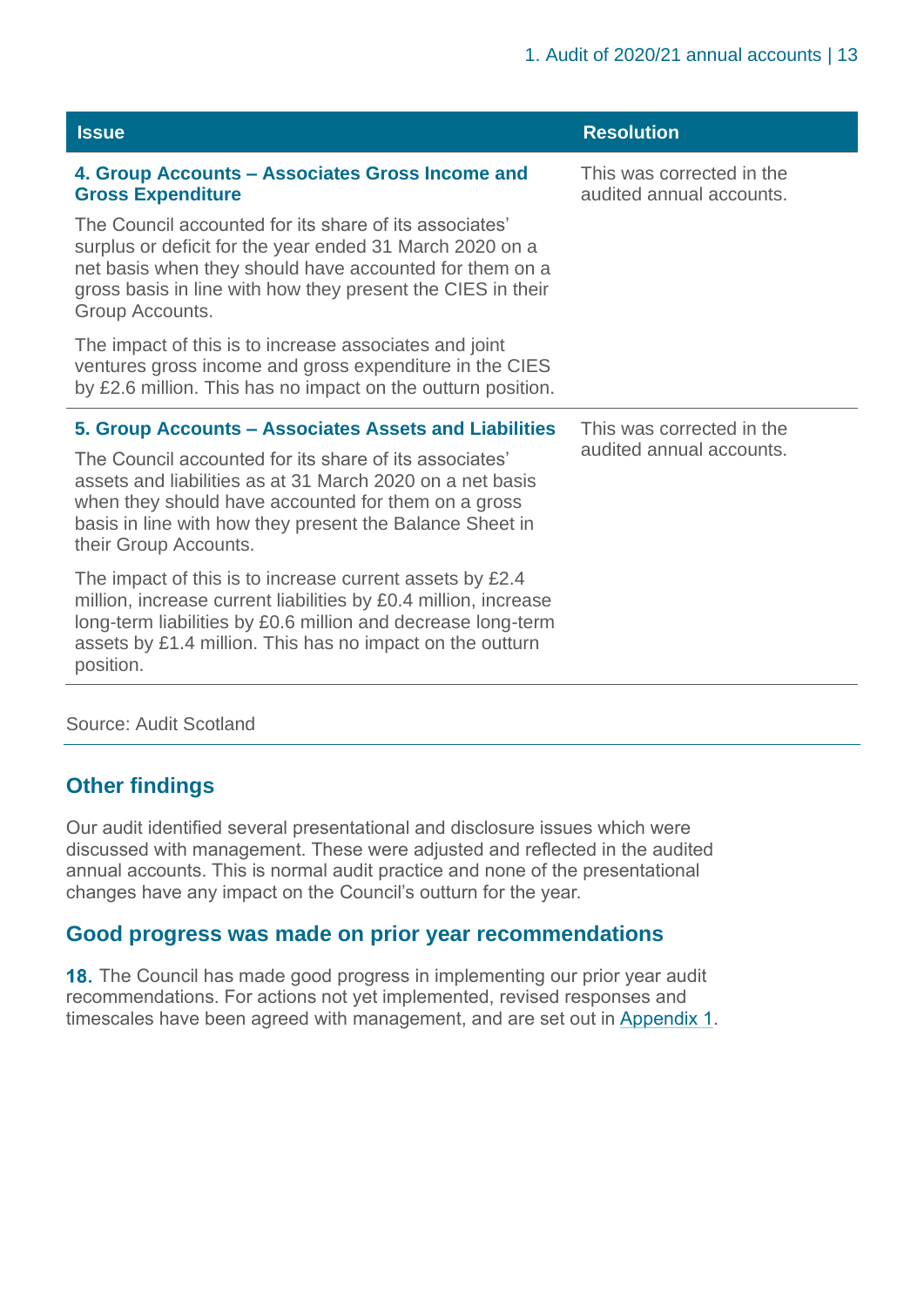## <span id="page-13-0"></span>**2. Financial management**

Financial management is about financial capacity, sound budgetary processes and whether the control environment and internal controls are operating effectively.

#### **Main judgements**

The Council reported a surplus of £0.2 million, but the Covid-19 pandemic had a significant impact on the 2020/21 financial year. This included £5.5 million of additional gross expenditure on Covid-19 activities and £6.2 million as a result of loss of income.

There has been a significant increase in the level of General Fund reserves as a result of Covid-19 funding received for future periods. Overall earmarked reserves increased by £28.5 million of which £13.5 million was set aside for Covid-19 related activity.

The Council has appropriate and effective financial management arrangements in place that allow members and officers to scrutinise financial performance effectively.

#### **Budget processes were appropriate and effective**

19. Senior management and members receive regular and accurate financial information on the Council's performance against budgets. These reports allow officers and members to scrutinise financial performance effectively throughout the year.

#### **The Council reported a surplus of £0.2 million, but the Covid-19 pandemic had a significant impact on the 2020/21 financial year**

20. The impact on public finances of the Covid-19 pandemic has been unprecedented, which has necessitated both the Scottish and UK governments providing substantial additional funding for public services as well as support for individuals, businesses and the economy. It is likely that further financial measures will be needed and that the effects will be felt well into the future.

21. The Covid-19 pandemic had a significant impact on the Council's 2020/21 budget. The Council approved a balanced budget in February 2020. The budget was revised throughout 2020/21 to adjust for additional spend and additional funding arising due to the Covid-19 pandemic.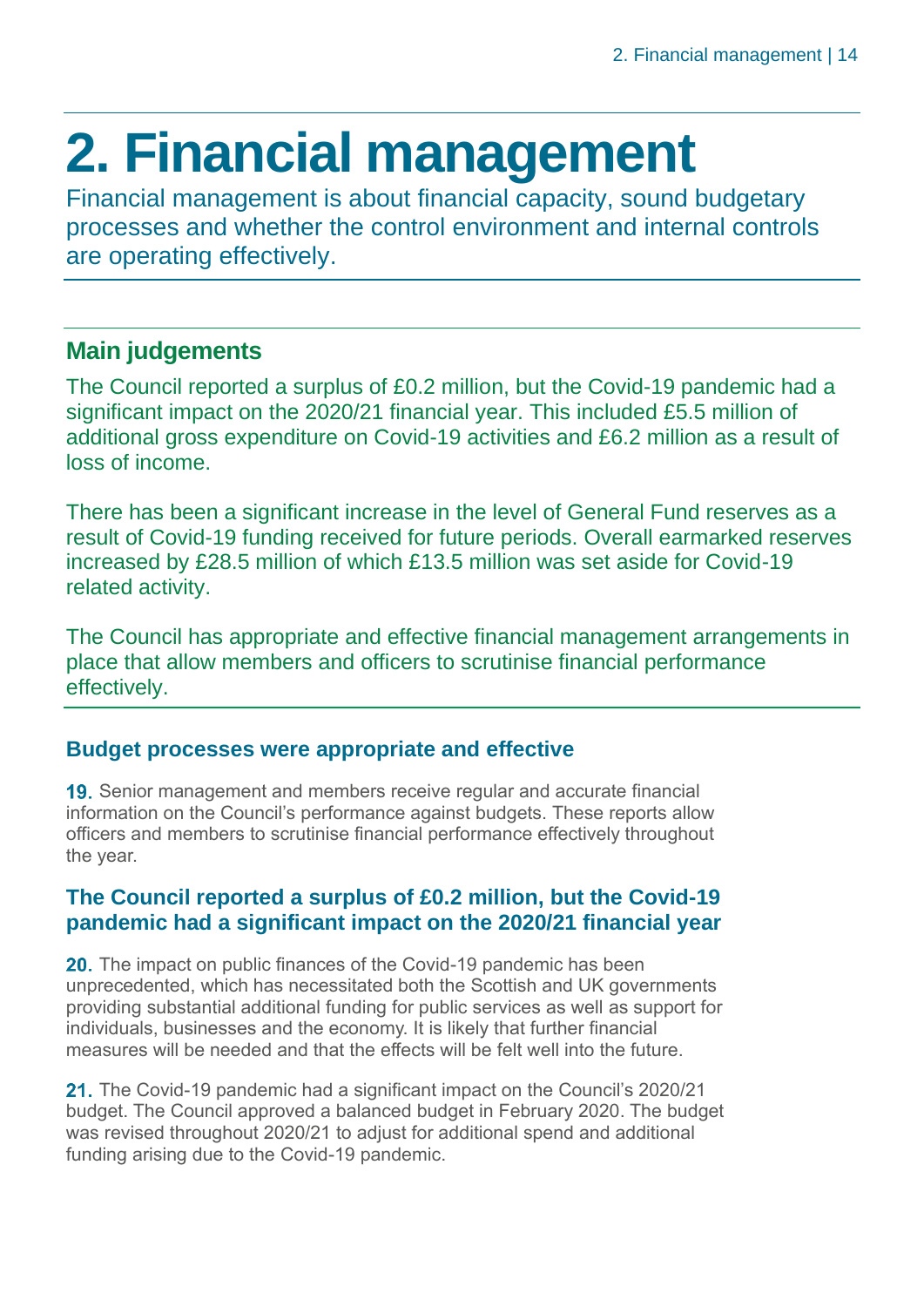22. Pressures arising in 2020/21 as a result of the Covid-19 pandemic included £5.5 million of additional gross expenditure on Covid-19 activities and £6.2 million as a result of loss of income.

<span id="page-14-0"></span>23. The performance against budget for financial year 2020/21, after adjusting for transfers to earmarked reserves was an overall underspend of £0.2 million. The Council received specific funding for Covid-19 purposes. A total of £13.5 million was not utilised and carried forward as earmarked reserves.

#### **There has been a significant increase in the level of General Fund balance as a result of Covid-19 funding received for future periods**

24. One of the key measures of the financial health of a body is the level of reserves held. The level of General Fund balance held by the Council increased from £49.7 million in 2019/20 to £78.2 million in 2020/21.

25. The Council reviews the level of its uncommitted general fund balance when setting the budget each year. The Council has agreed to hold a contingency balance equivalent to 2% of the Council Budget and this amounts to £5.0 million. The remaining unallocated General Fund balance amounts to £1.3 million.

**26.** The remaining £71.9 million of general fund balance was earmarked for specific purposes approved by the Council. The main increases in 2020/21 related to:

- £13.5 million specifically for Covid-19 recovery
- £5.1 million for unspent third-party contributions
- £7.5 million for unspent budget carried forward.

27. The increased reserves position in 2020/21 is likely to be temporary due expected future expenditure on pandemic recovery and other planned expenditure. It is essential that the Council recognises the non-recurring nature of such reserves and take steps to ensure they are used effectively and in line with Council strategy and strategic objectives.

28. [Exhibit 4](#page-15-0) provides an analysis of the general fund balance over the last five years split between committed and uncommitted reserves showing the significant increase in 2020/21.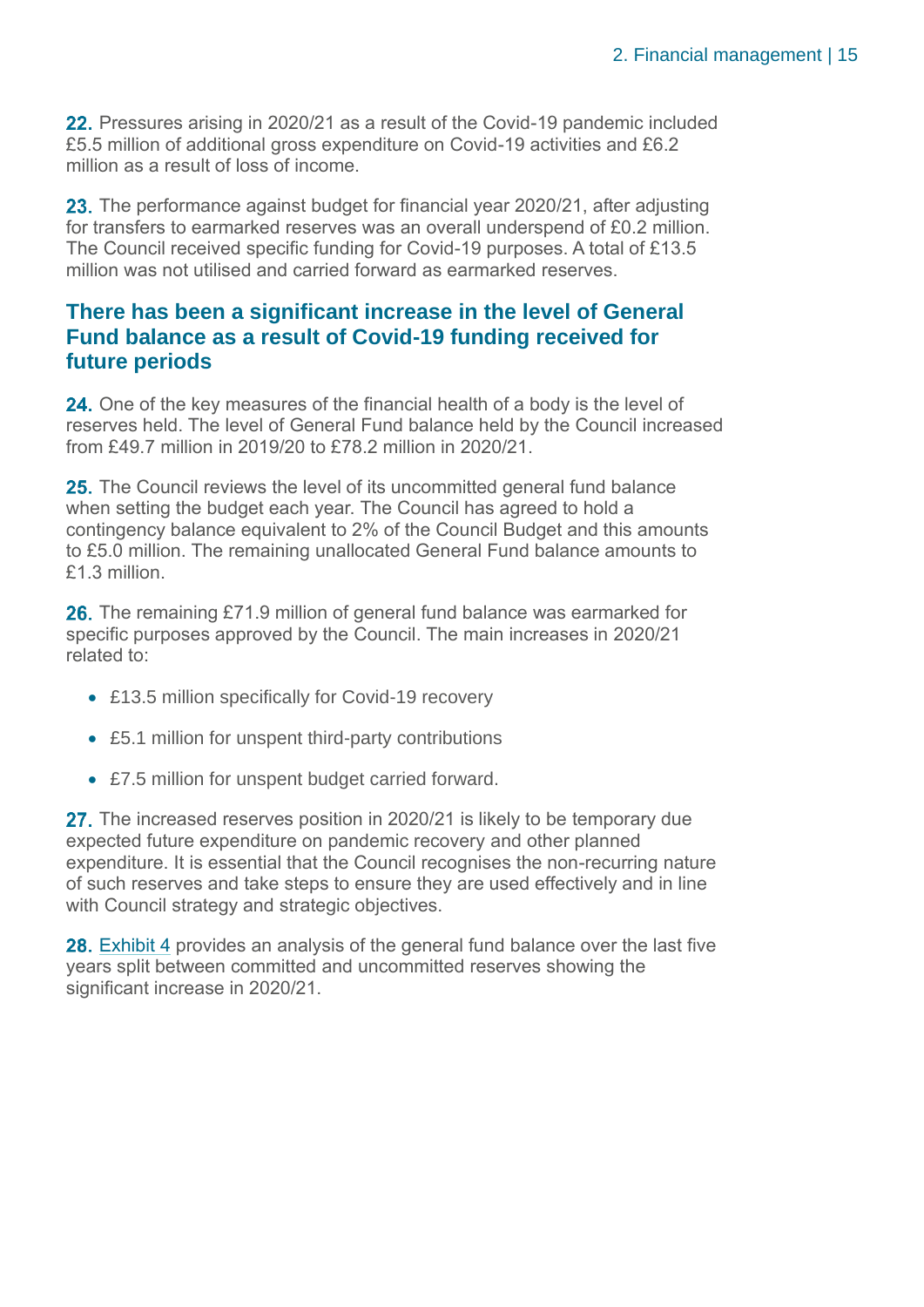

#### <span id="page-15-0"></span>**Exhibit 4 Analysis of general fund balance**

Source: Argyll and Bute Council Annual Accounts

#### **Planned budget savings were largely achieved**

29. The 2020/21 budget included savings split across a large number of policies and services. The Council has a history of meeting its savings targets and continued this in 2020/21. Budget savings of £2.8 million were agreed for 2020/21. There were further savings agreed in prior years which had to be delivered in 2020/21 totalling £1.5 million. In total £3.3 million (77 per cent) of the overall target of £4.3 million was delivered in 2020/21.

**30.** The remaining £1.0 million of budgeted savings which were not realised in year were met from other service level underspends to contribute to an overall outturn surplus of £0.2 million.

#### **The Council delivered the majority of its capital programme in 2020/21**

**31.** Total capital expenditure in 2020/21 was £16.2 million compared to the annual adjusted budget of £16.6 million. There was slippage of £0.4 million including a number of under and overspends within the outturn position. The largest overspend was £0.6 million relating to the CHORD Programme. The largest underspend of £0.4 million related to the Primary Schools asset sustainability programme.

32. In total there are 155 projects within the Capital Plan. As at 31 March 2021, 127 of these projects were complete or on track. Slippage has occurred across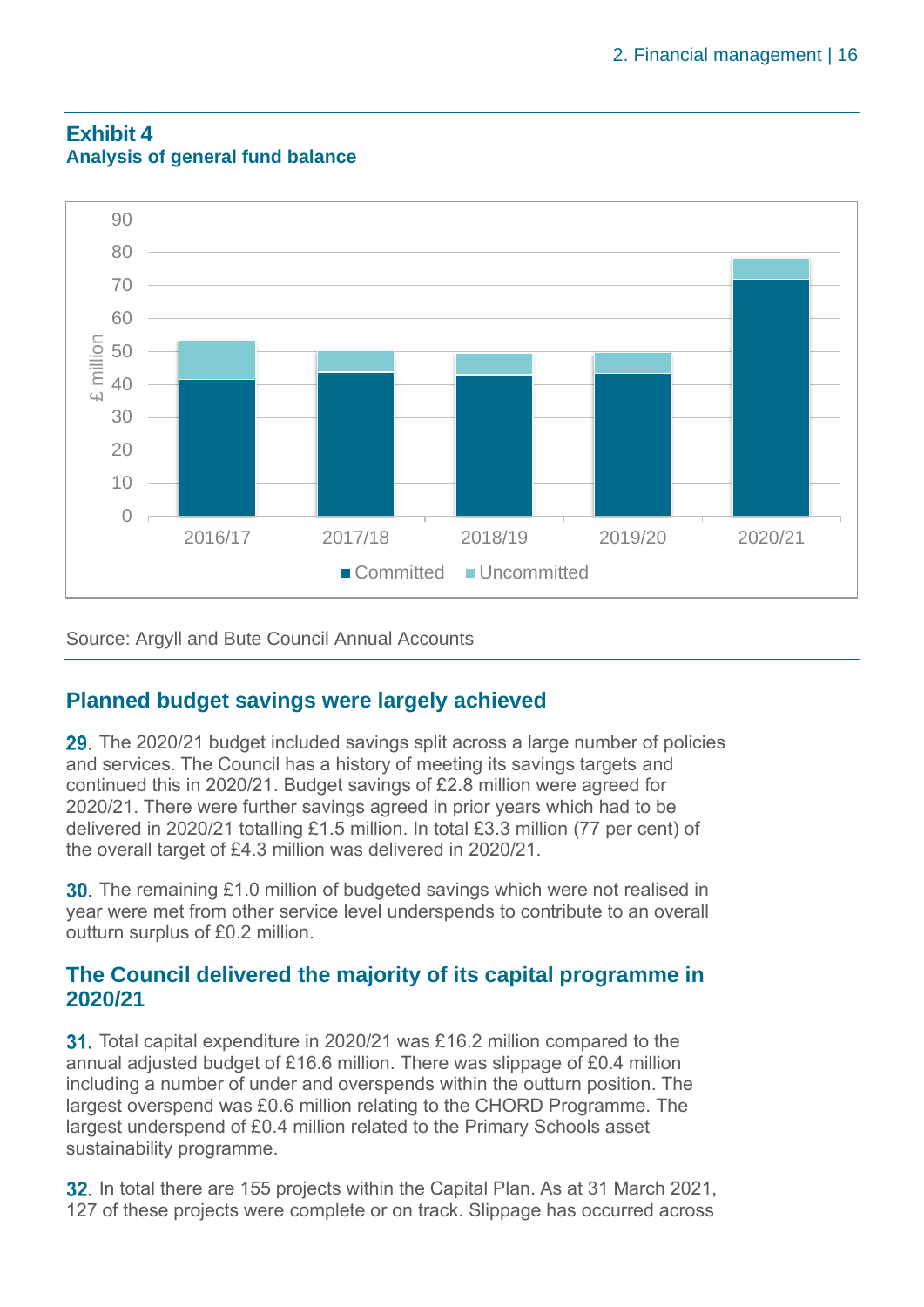many different projects often as a result of issues arising from the pandemic. For example, supply chain delays, changes to project scope and labour shortages at contractors.

#### **Financial systems of internal control have been designed and implemented appropriately**

33. We obtained an understanding of the Council's key financial systems to identify the key financial controls and assess their design and implementation.

34. The majority of Council finance staff switched to remote working during 2020/21 in response to the pandemic. We noted that, despite the change to the working environment, the underlying processes could be delivered in largely the same way as previously. This is a testament to the dedication of Council staff and the robustness of the processes in place.

**35.** One minor issue was highlighted from our process work relating to the Accounts Receivable system. This related to segregation of duties regarding the processing of invoices and credit notes. Management actions were agreed, and no related issues were identified from our annual accounts audit work.

**36.** Overall, we concluded that financial systems of internal control have been designed and implemented appropriately.

#### **The Council administered Covid-19 support grants on behalf of the Scottish Government**

37. The Council administered the distribution of Covid-19 support grants on behalf of the Scottish Government, for example business grants. The total value of grants issued in 2020/21 where the Council was acting as an agent was £66.9 million.

38. As described in the management commentary of the Council's Annual Accounts, these grants were judged to be on an agency basis meaning that they are not included within the Comprehensive Income and Expenditure **Statement** 

**39.** The Council agreed to provide an enhanced disclosure for Agency services. A note for detailing income and expenditure on an agency basis was included at Note 8 to the accounts.

#### **Internal audit**

**40.** As a result of the Covid-19 pandemic a significant revision to the 2020/21 Internal Audit Plan was approved by the Audit and Scrutiny Committee in September 2020 to redeploy audit staff to priority tasks required to support the Council's response to the pandemic. This resulted in six audits being removed from the plan. The revision of the plan did not affect the Chief Internal Auditor's ability to provide an opinion on the Council's systems of governance and internal control.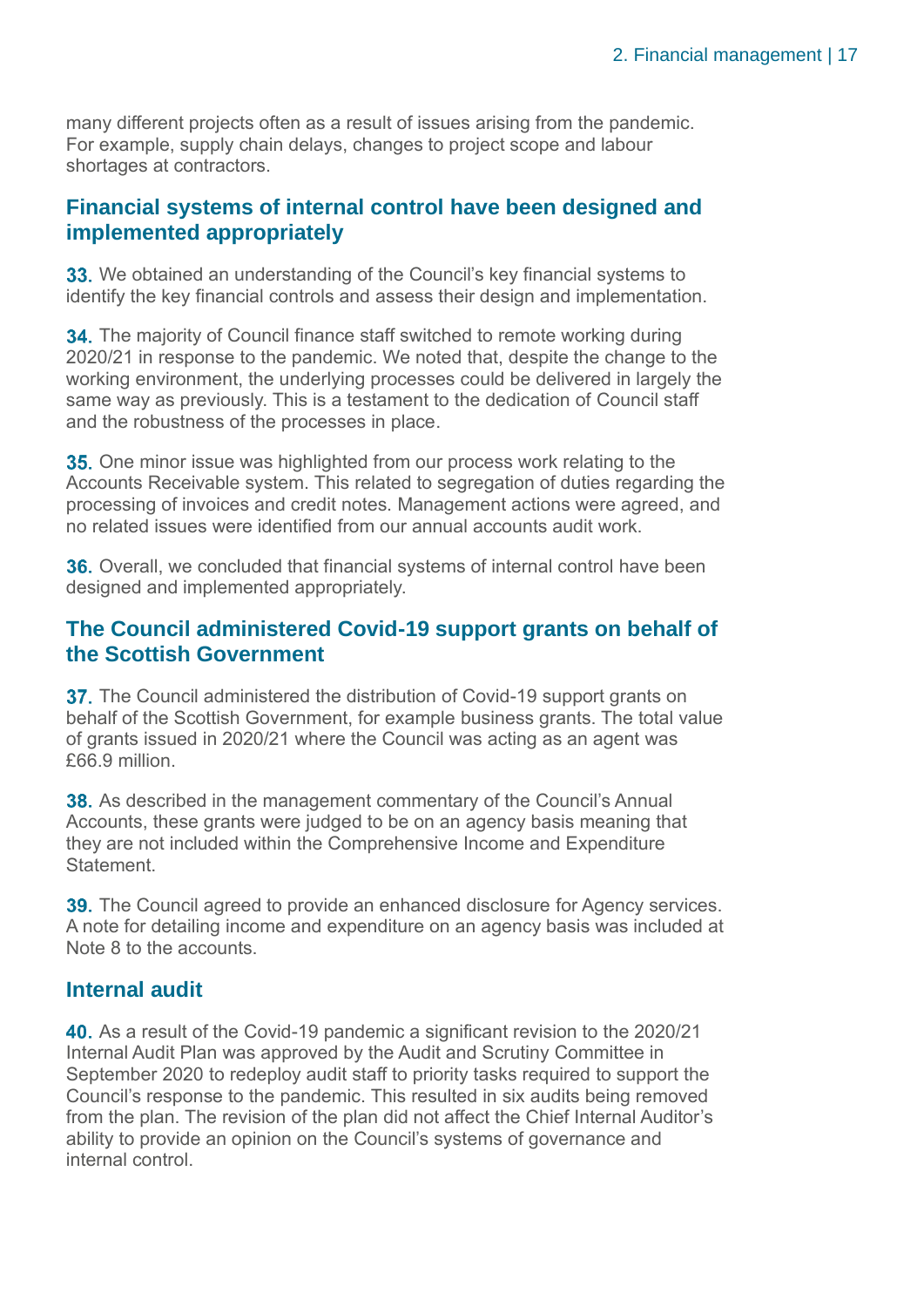**41.** During 2020/21, four of the sixteen audit reports presented to the Audit and Scrutiny Committee had an overall audit opinion of 'limited' assurance. These audits are listed below:

- Disaster recovery planning
- Warden services
- Special investigation into school funds
- Legionella improvement plan.

42. For each of these reports, an action plan has been agreed with Management and progress against their delivery is monitored by Internal Audit. More generally a formal system is in place within the Council to follow-up audit recommendations and report progress to Senior Management and the Audit and Scrutiny Committee on a regular basis.

#### **Standards of conduct and arrangements for the prevention and detection of fraud and error were appropriate**

**43.** The Council is responsible for establishing arrangements for the prevention and detection of fraud, error and irregularities, bribery and corruption. Furthermore, it is responsible for ensuring that its affairs are managed in accordance with proper standards of conduct by putting effective arrangements in place. We assessed these to ensure that they were appropriate, readily available to staff and are regularly reviewed to ensure they remain relevant and current.

44. In addition, we have reviewed the arrangements in place to maintain standards of conduct including the Counter Fraud Strategy and Whistleblowing policy. There are established procedures for preventing and detecting breaches of these standards including instances of corruption.

45. During 2020/21, the Council invested in additional capacity to establish a new counter fraud team as part of a two-year pilot. The new team works alongside internal audit to ensure there is cross team learning and sharing of knowledge and insights.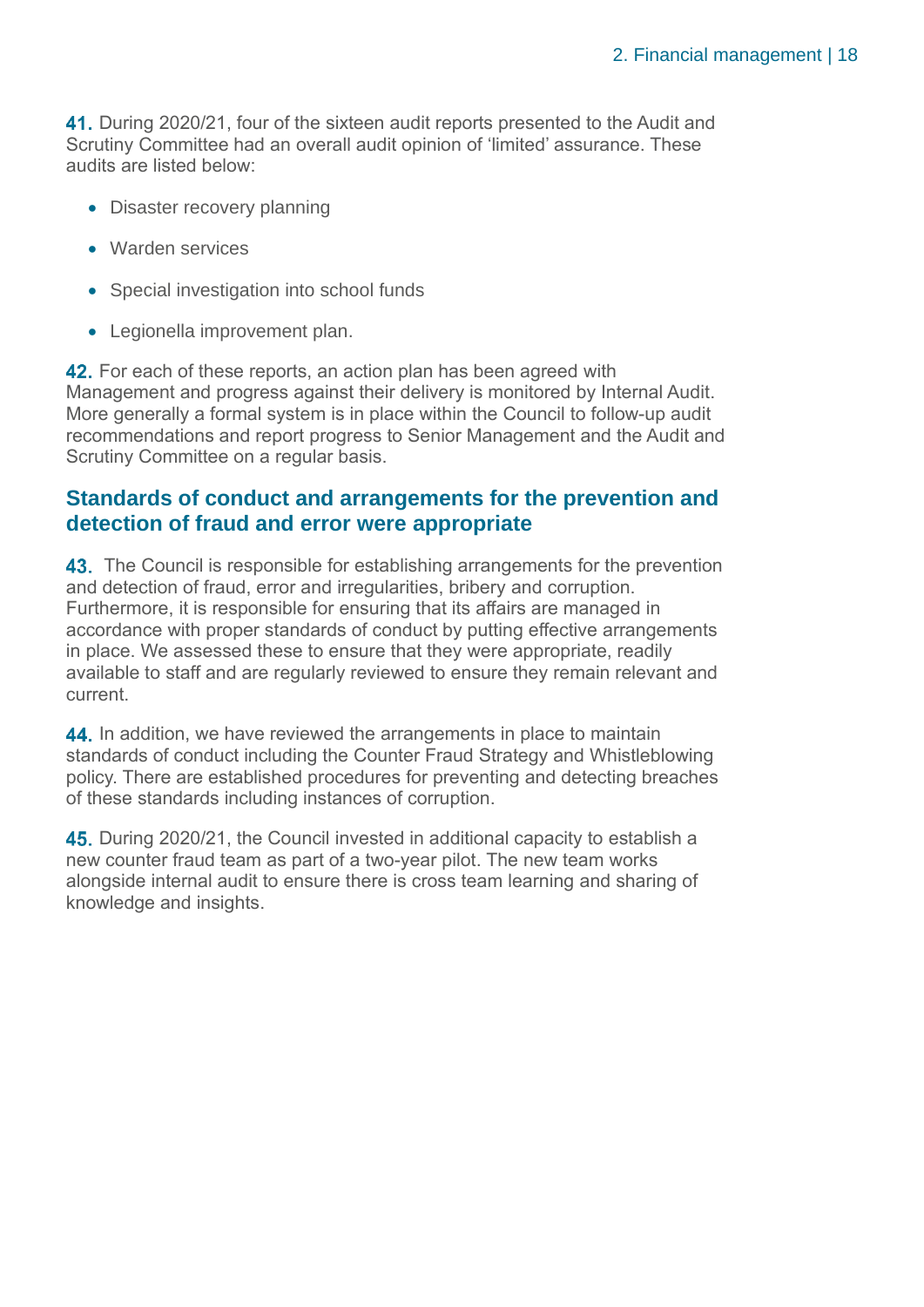## <span id="page-18-0"></span>**3. Financial sustainability**

Financial sustainability looks forward to the medium and long term to consider whether the Council is planning effectively to continue to deliver its services or the way in which they should be delivered.

#### **Main judgements**

Medium-term financial plans have been developed for the period 2022/23 to 2026/27 and the Council has identified a cumulative budget deficit of £23.3 million over this period. As part of its financial planning, the Council continues to explore savings proposals and service redesign options.

A revised Medium to Long-Term Financial Strategy was presented to and endorsed by the Policy and Resources Committee in August 2021. The strategy covers the period 2021/22 to 2030/31. This supports the five-year rolling financial plan (Budget Outlook).

#### **The Council agreed a balanced budget for 2021/22**

**46.** The financial impact of the pandemic on the Council is likely to extend across several years and could include a reduction in income from business rates and council tax as well as a reduction in fees and charges from, for example, piers and harbours income and car parking income.

47. The Council agreed its 2021/22 budget in February 2021. An initial budget deficit of £0.2 million was identified prior to measures outlined below to balance the budget.

**48.** The measures approved by the Council to balance the budget resulted in a budgeted surplus of £3.1 million (prior to considering the impact of Covid-19) and included:

- General inflationary increase to fees and charges resulting in £0.3 million of additional income
- New management/operational savings amounting to £2.1 million
- New policy savings options amounting to £0.7 million
- The Council also agreed to transfer £3.0 million of revenue to support the Capital Plan.

**49.** The Council have monitored the financial impact of Covid-19 on its business including the impact on expenditure and loss of income. Estimations of future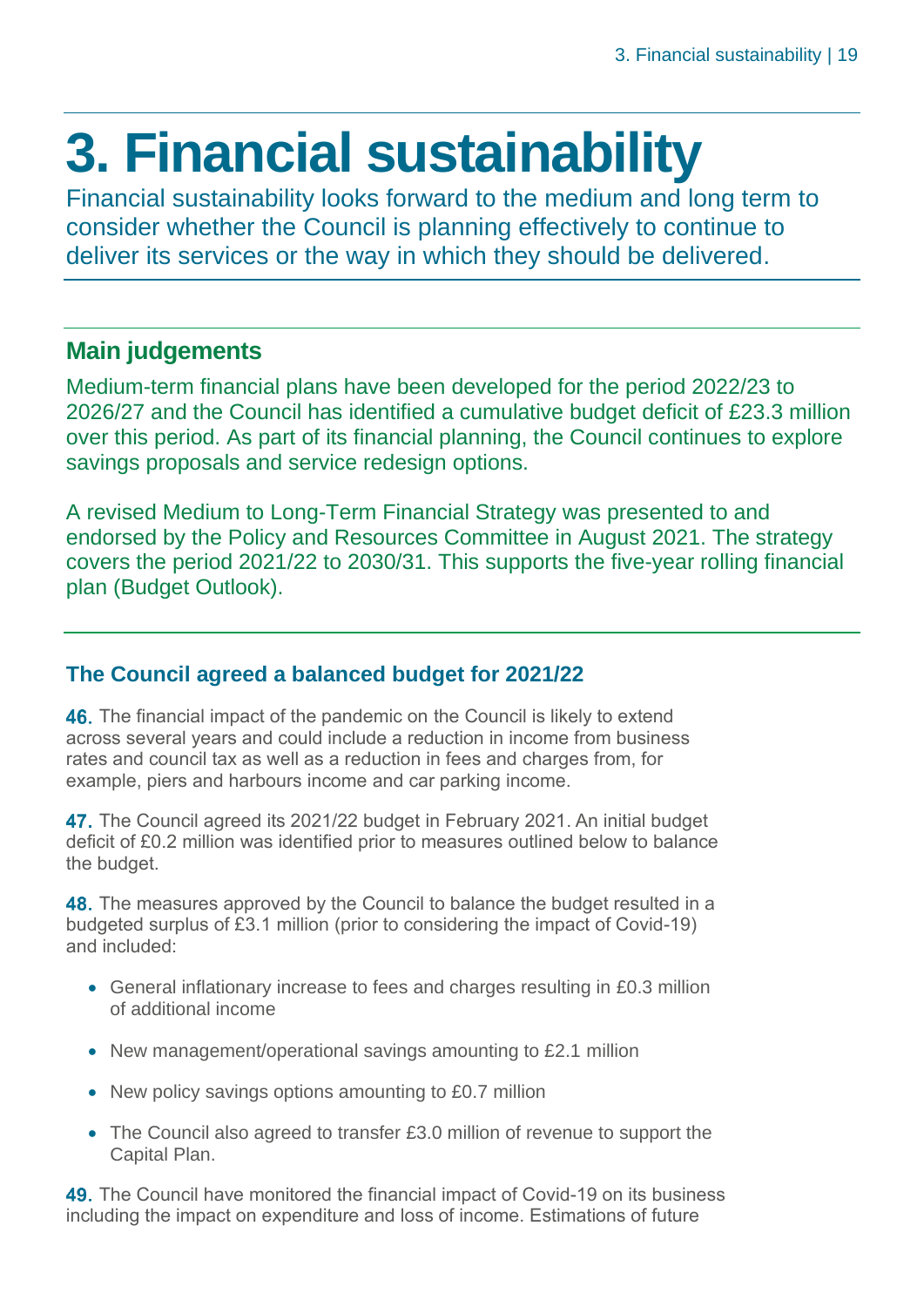cost pressures were regularly reviewed and considered to reflect changes in national restrictions and the impact they had on service delivery. The Council agreed to fund £5.1 million of revenue costs pressures within 2021/22.

**50.** The Council have recognised that uncertainty remains over the level and duration of Covid-19 related spending pressures and a further sum of £2.5 million was set aside for Covid-19 revenue challenges beyond 2021/22.

51. At the budget setting meeting in February 2021, the Council agreed to establish a Recovery and Renewal Fund, allocating an initial sum of £0.9 million. The purpose of this fund is to support future recovery, regeneration and renewal activity to address the impact of the Covid-19 pandemic. Further funds of £1.2 million have been allocated to this fund to reflect the Council's share of additional non-recurring General Revenue Grant Funding.

#### **The Council are forecasting an overspend of £0.6 million on their revenue budget for 2021/22**

52. The most recent financial monitoring reports were presented to the Policy Resources Committee in October 2021. As at the end of August 2021 there was a year to date overspend of £1.5 million and a forecast year-end overspend of £0.6 million.

**53.** The year-to-date variances mainly relate to the timing of income and expenditure, recharging of costs to capital and the impact of Covid-19. The forecast overspend as at the end of August 2021 results from projecting Social Work activity which has arisen from a higher than anticipated level of demand for services combined with forecast slippage on the delivery of agreed savings.

#### **The Council has continued to monitor the impact of Covid-19 on its financial position**

54. The Council monitored the impact of Covid-19 on the Council's financial position throughout 2020/21. This included forecasting the impact the pandemic would have in 2021/22 based on a range of assumptions and the information available at the time. Assumptions were regularly reviewed as national restrictions changed and the impact on costs and lost income became clearer.

55. The report taken to the October 2021 meeting of Policy and Resources Committee provided an update on the projected impact of the Covid-19 pandemic on the Council's revenue and capital budgets and the current position of Covid-19 funding.

**56.** The impact of Covid-19 is continuously monitored by officers and updates are reported to the Policy and Resources Committee.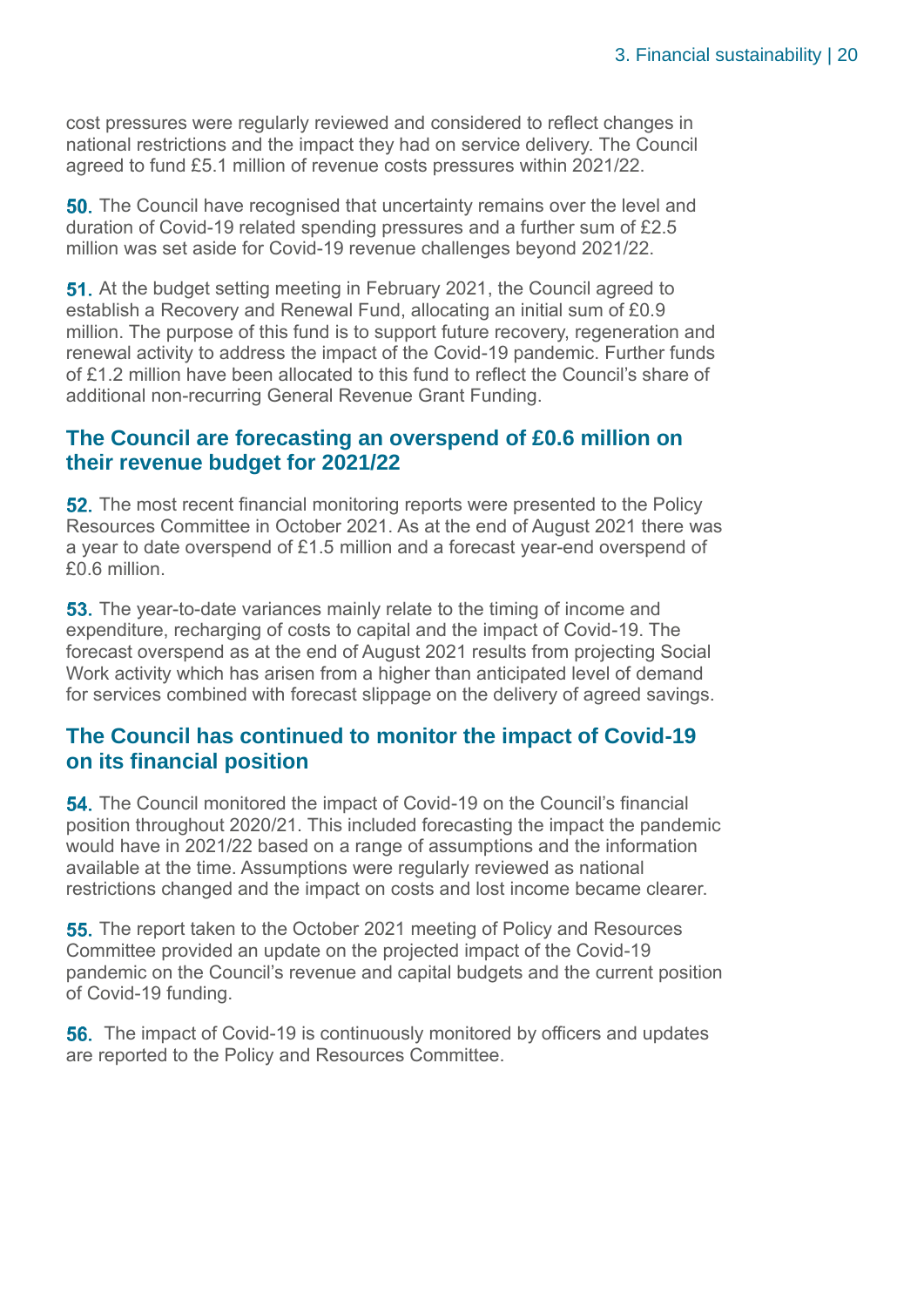#### **The longer-term financial challenges that existed prior to the pandemic remain and Covid-19 adds additional pressure and uncertainty**

57. The Council produces a five-year rolling financial plan (Budget Outlook 2022/23 to 2026/27). This plan is a 'live' document and is revised each year following the agreement of the budget and is then further updated throughout the year as new information becomes available. The most up to date version of this plan was presented to the Policy and Resources Committee in October 2021.

**58.** The budget outlook is prepared using three different scenarios, best case, worst case and mid-range. The budget gap in the mid-range scenario after measures to balance the budget is an estimated gap of £3.0 million in 2022/23 rising to £23.3 million over the five-year period (2022/23 to 2026/27). This has been summarised in [Exhibit 5](#page-20-0) below.

#### <span id="page-20-0"></span>**Exhibit 5 Cumulative Estimated Budget Gap 2022/23 – 2026/27 Mid-range scenario**



#### Source: Argyll and Bute Council

**59.** As we commented earlier in this report, there remains considerable uncertainty around the longer-term financial impact of Covid-19. The Council is effectively monitoring Covid-19 related expenditure and budgeting for expected funding. £5.1 million was built into the 2021/22 revenue budget to reflect anticipated revenue cost pressures as a direct consequence of Covid-19.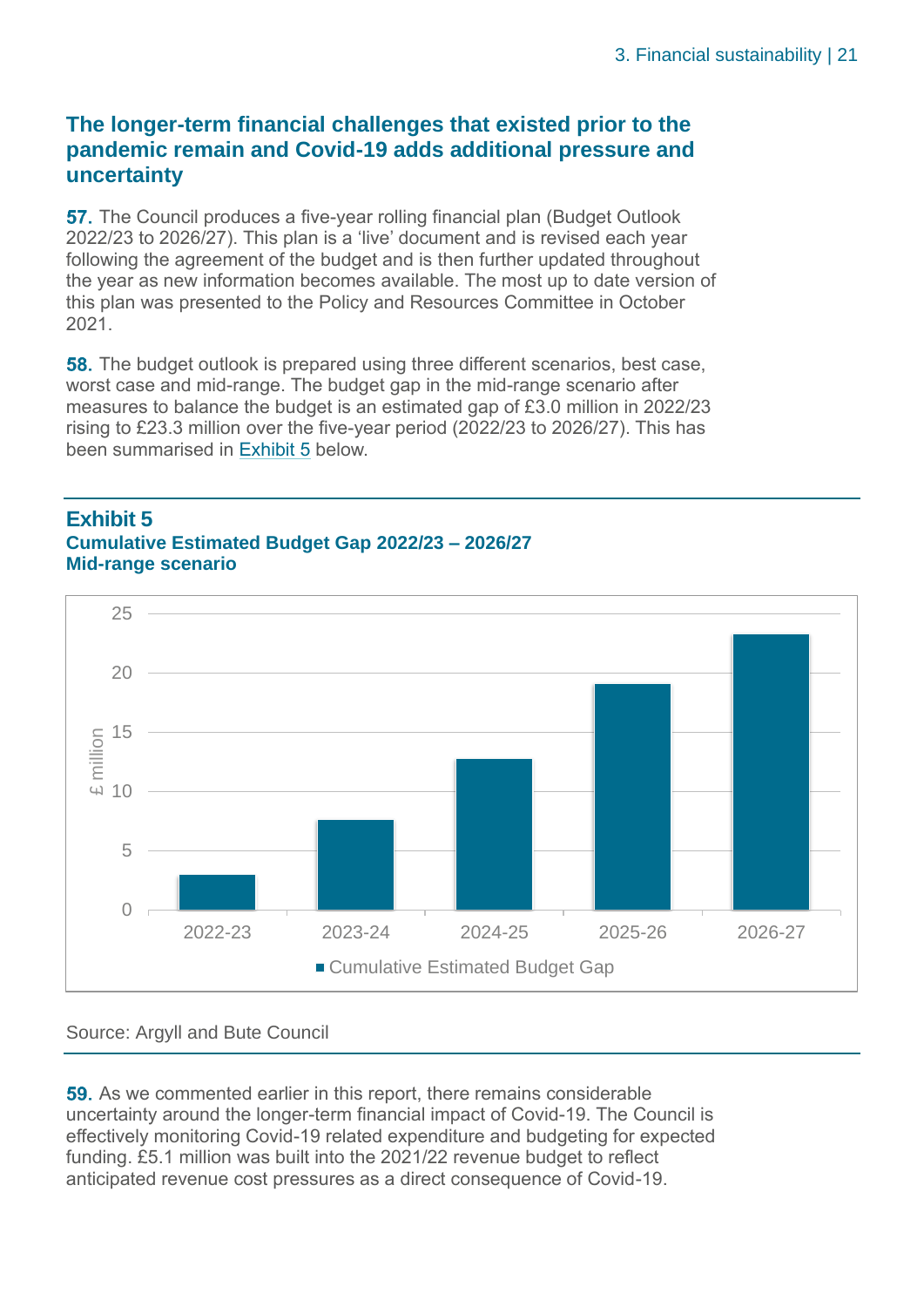**60.** These pressures were subject to ongoing review throughout 2021 and the 2021/22 budget was amended to reflect revised estimates which were reported to the Policy and Resources Committee in October 2021.

#### **Recommendation 1**

The Council should continue to update its financial plans as soon as more clarity on the financial impacts of Covid-19 is obtained.

#### **A Medium to Long-Term Financial Strategy was endorsed by the Policy and Resources Committee**

61. The Medium to Long-Term Financial Strategy 2018/19 to 2027/28 was scheduled for review in 2019/20. However, this work was delayed due to financial uncertainty and staff resource pressures resulting from the Covid-19 pandemic. The Business Continuity Committee agreed the delay and the introduction of a five-year annual Budget Outlook report to be put in place (previously three years).

62. A revised Medium to Long-Term Financial Strategy was presented to and endorsed by the Policy and Resources Committee in August 2021. The strategy covers the period 2021/22 to 2030/31.

**63.** The strategy uses the detailed information from the five-year budget outlook projections which have been provided up to 2026/27. Detailed estimates have not been provided beyond this period.

64. The strategy acknowledges that, beyond five-years the estimates and predictions become even more difficult. It makes reference to a number of uncertainties that may impact the quantum of funds available to Scottish Government and the distribution of these funds to Local Authorities. These include the longer-term impact of the Covid-19 pandemic and the UK's withdrawal from the EU.

65. The Council have made progress in formalising a longer-term financial strategy which is supported by a five-year rolling financial plan (Budget Outlook) which is regularly updated.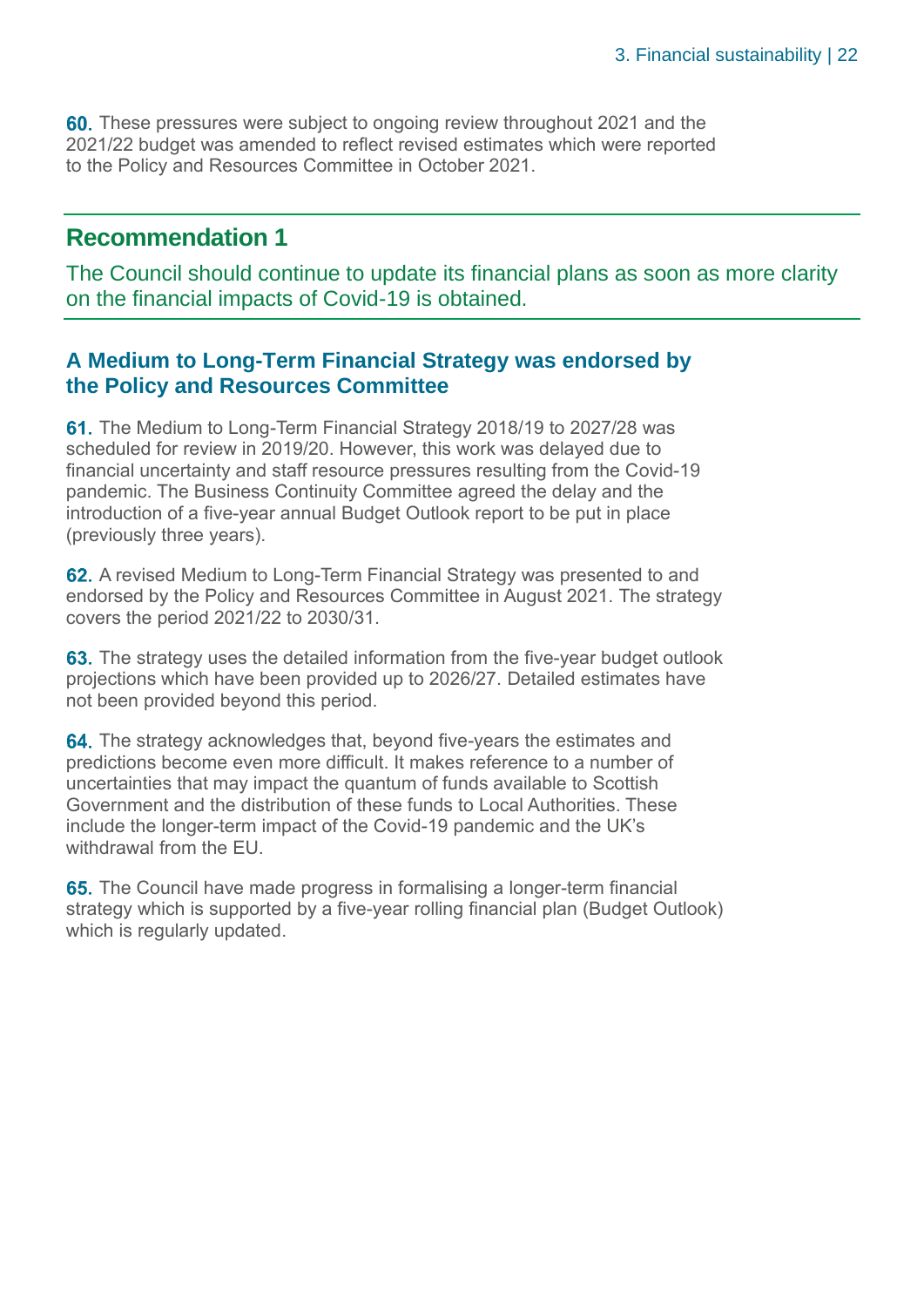## <span id="page-22-0"></span>**4. Governance and**

### **transparency**

The effectiveness of scrutiny and oversight and transparent reporting of information.

#### **Main Judgements**

The Council has appropriate governance arrangements in place. We recognise that in responding to the Covid-19 pandemic the Council revised its governance arrangements. The new arrangements are appropriate and support good governance and accountability.

There is effective scrutiny, challenge and informed decision-making.

#### **Governance arrangements operating throughout the Covid-19 pandemic have been appropriate and operated effectively**

66. The Covid-19 pandemic began in the weeks prior to the start of the 2020/21 financial year. The Council took a decision on 31 March 2020 to suspend Council and Committee meetings and form a temporary Business Continuity Committee to exercise the powers of the Council. All decisions taken by the Leadership Group and key actions taken by services in responding to the pandemic were reported to the Business Continuity Committee.

67. The Changes made by Argyll and Bute Council to its governance arrangements in responding to the pandemic have been set out in the Annual Governance Statement contained in annual accounts and include:

- New arrangements put in place in May 2020 which saw the Planning, Protective Services and Licencing Committee (PPSL) and the Licencing Board operate on a virtual basis.
- The Council agreement at the meeting in June 2020 that all Area Committees and Strategic Committees would resume on a virtual basis. (The only exception was the Policy and Resources Committee (P&R) which resumed in October 2020).
- Reviewing the arrangements in September 2020 and again in April 2021. It was agreed on both occasions that all committees would continue to operate on a virtual basis.

68. Argyll and Bute Council has appropriate governance arrangements in place which support effective scrutiny, challenge and decision-making.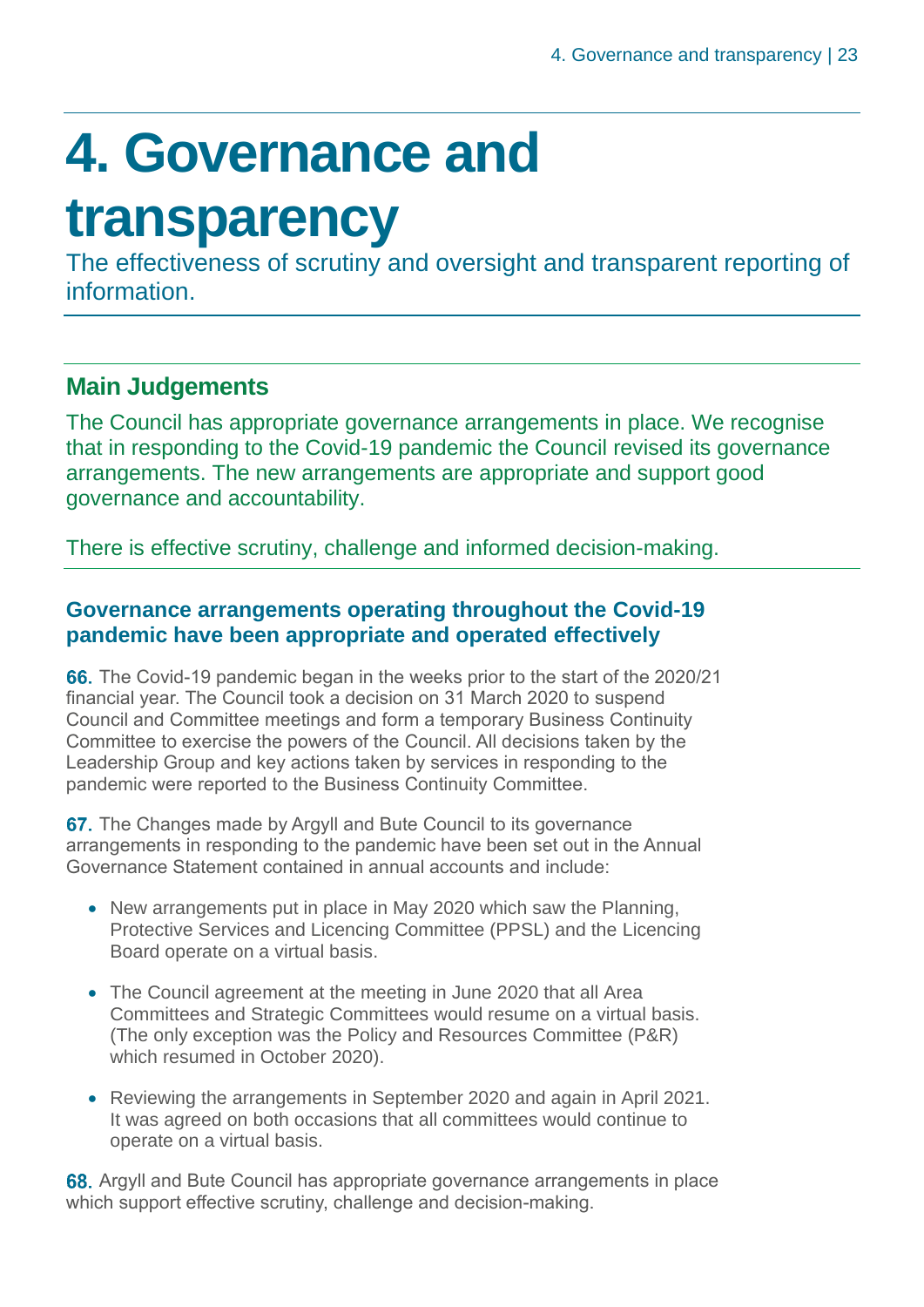#### **Performance reporting in the Management Commentary of the Annual Accounts was of a good standard**

69. Management Commentaries included in the annual accounts should provide information on a body, its main objectives and the principal risks faced. It should provide a fair, balanced, and understandable analysis of a body's performance as well as helping stakeholders understand the financial statements.

**70.** The management commentary is of a good standard and clearly explains the Council's strategy, finances and links to the financial statements. The statutory requirements relating to non-financial performance have been met. The management commentary also details the impact of Covid-19 on the Council's business and financial position.

#### **The Council is open and transparent in the way it conducts its business**

**71.** There continues to be an increasing focus on demonstrating the best use of public money. Openness and transparency in how a body operates and makes decisions and is key to supporting understanding and scrutiny. Transparency means that the public has access to understandable, relevant and timely information about how the body is taking decisions and using resources.

**72.** Prior to March 2020, members of the public were able to attend Council and other committee meetings as well as accessing agendas, papers and minutes on the Council's website. The move to remote committee meetings has restricted direct attendance, however the relevant papers are still available on the website to support transparency.

**73.** The Council's website also allows the public to access a wider range of information including current service updates and restrictions due to Covid-19, advice for individuals and businesses and how to contact the Council. The Council also makes the register of members' interests and the annual accounts available on the website.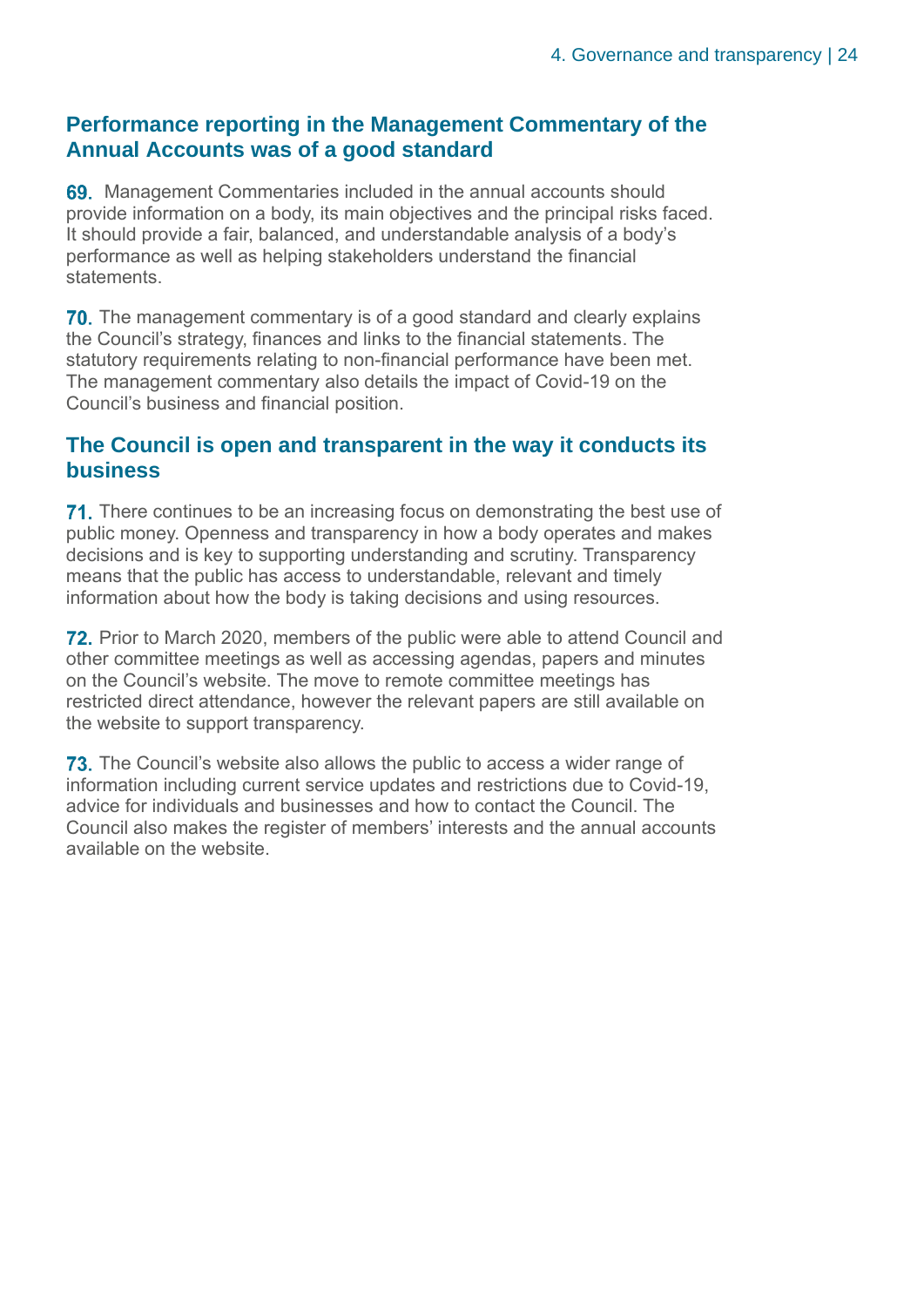## <span id="page-24-0"></span>**5. Best Value**

Using resources effectively and continually improving services.

#### **Main judgements**

Despite the challenging operating environment, the Council has made good progress in addressing the BVAR recommendations.

The Council's performance management arrangements remained effective during the Covid-19 pandemic.

#### **The Council is making good progress in securing Best Value**

74. Best value is assessed over the audit appointment, as part of the annual audit work. In addition, a Best Value Assurance Report (BVAR) for each council will be considered by the Accounts Commission at least once in this period. The [BVAR report](https://www.audit-scotland.gov.uk/uploads/docs/report/2020/bv_200521_argyll_bute.pdf) for the Council was published in May 2020.

**75.** In the BVAR, we highlighted key areas where the Council should focus its improvement activities on going forward. The report made seven recommendations relating to areas for further development. These are detailed at [Appendix 3.](#page-34-0)

**76.** We followed up the BVAR recommendations as part our 2020/21 audit work. The timing of the Council's BVAR review and the publishing of the report came at a time where the Council were focussed on their response to the Covid-19 pandemic. Subsequently, we recognise that progress made in implementing of agreed actions have been delayed as the Council focussed on responding to the pandemic.

77. The updated Best Value action plan was presented to the Audit and Scrutiny Committee in March 2021. This contained the main objectives and actions and the progress made to date in implementing the BVAR recommendations.

**78.** Despite the challenging operating environment, overall the Council has made good progress addressing the BVAR recommendations most notably:

- working with elected members to increase the focus on members' development and monitor uptake of training from members
- improving engagement and communication with staff through the MyCouncilWorks portal.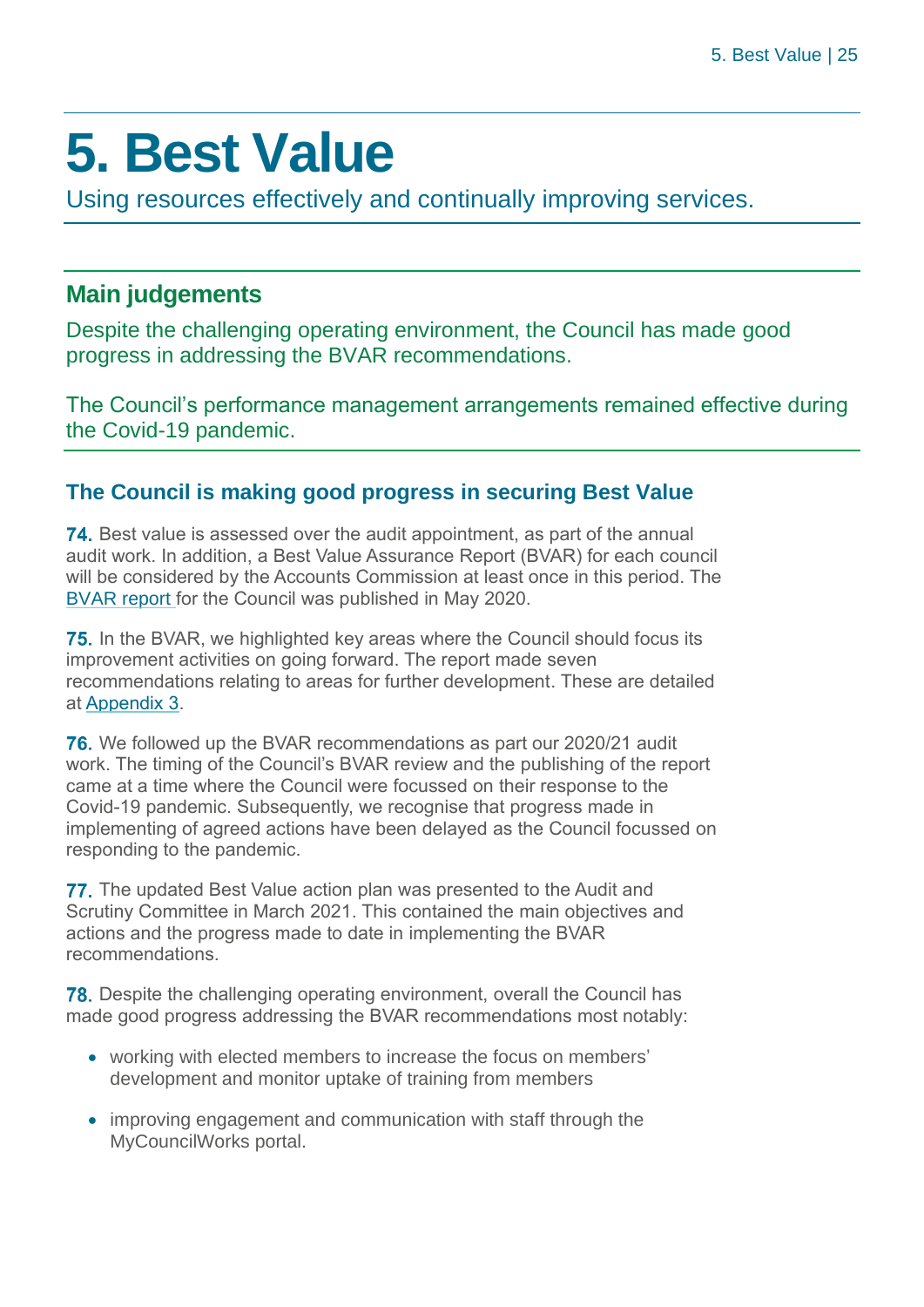**79.** Areas where progress has been delayed or limited as a result of Covid-19 include:

- implementing robust options appraisal processes and a benefits monitoring framework
- implementing a programme to improve engagement skills across the organisation.

80. The Council is currently working in a hybrid environment which includes aspects of response, recovery and business as normal activities. The Council should further review key dates and revise the BVAR action plan to ensure that some pace and momentum is injected in taking forward those recommendations that have been delayed due to the Covid-19 pandemic.

#### **Recommendation 2**

The Council should review the BVAR action plan, revising actions and key dates as appropriate to inject pace and momentum into the work to address the recommendations that have been delayed due to the Covid-19 pandemic.

#### **The Council were able to maintain service performance levels despite the pandemic**

81. The pandemic has had an impact on performance measures, particularly for services which have been temporarily suspended, operating at reduced levels or have had to adapt to new ways of working. The Council have continued to monitor key performance targets throughout the year with performance being regularly reported to the Audit and Scrutiny Committee. These reports monitor progress against the Council's key priorities.

82. Of the Council's 178 success measures, 77 per cent were classified as on track. The remaining 23 per cent are off-track – either in terms of performance itself or the availability and collection of timely data to evidence performance. All off-track measures have been impacted by Covid-19.

#### **Statutory performance indicators (SPIs) are being monitored**

83. The Accounts Commission has a statutory responsibility to define the performance information that councils must publish. In turn, councils have their own responsibility, under their Best Value duty, to report performance to the public. The commission does not prescribe how councils should report this information but expects them to provide the public with fair, balanced and engaging performance information.

84. The Accounts Commission issued a revised 2018 Statutory Performance Information Direction in December 2018 which requires a council to report: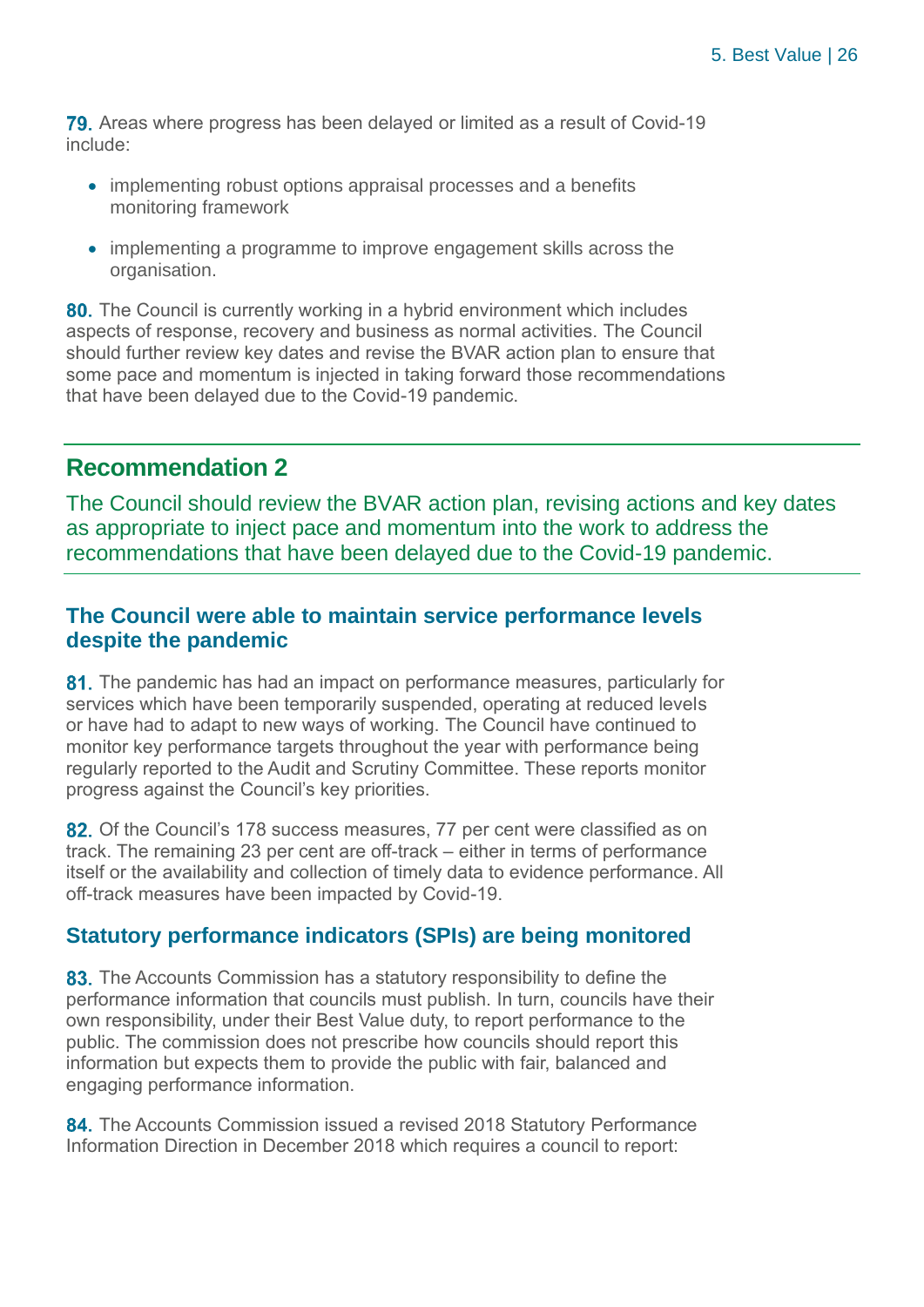- its performance in improving local public services provided by the Council (on its own and with its partners and communities), and progress against agreed desired outcomes
- its own assessment and independent audit assessments of how it is performing against its duty of Best Value, and how it plans to improve these assessments and how it (with its partners where appropriate) has engaged with and responded to its diverse communities.

85. We have evaluated Argyll and Bute Council's arrangements for fulfilling the above requirements and concluded that these were effective, despite there being some impact on performance delivery and data collation as a result of the pandemic.

#### **National performance audit reports**

86. Audit Scotland carries out a national performance audit programme on behalf of the Accounts Commission and the Auditor General for Scotland. During 2020/21, Audit Scotland published a number of reports were issued which may be of interest to the body. These are outlined in [Appendix 4.](#page-35-1)

87. The Council has a process in place to ensure that findings from national reports are reviewed, and where relevant, presented to the Audit and Scrutiny Committee. This reporting includes an assessment of current arrangements and the identification of actions to be taken to apply good practice examples highlighted in the reports.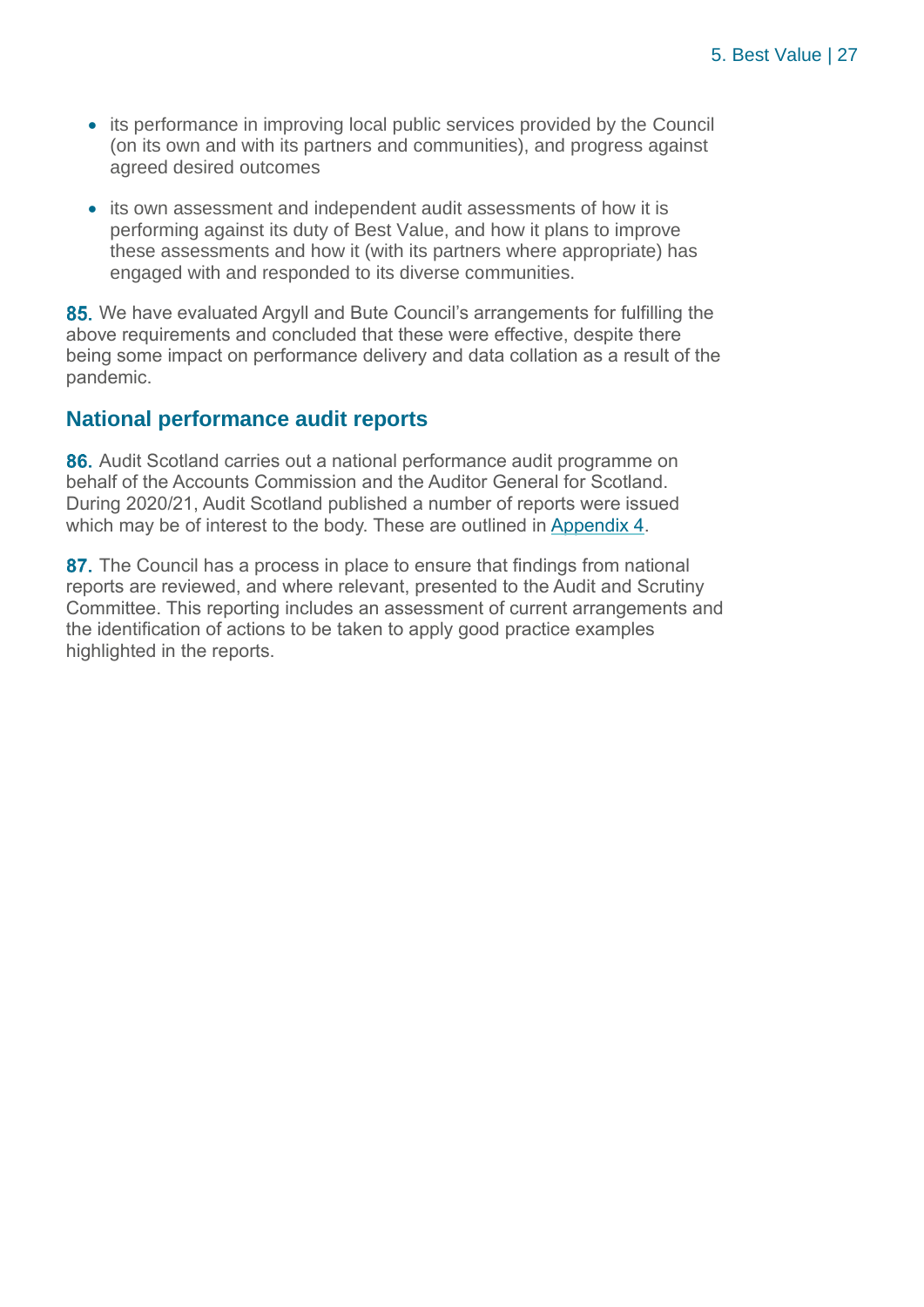### <span id="page-27-0"></span>**Appendix 1** Action plan 2020/21

#### **2020/21 recommendations**

BVAR recommendations in the required timescale.

| <b>Issue/risk</b>                                                                                                                                 | <b>Recommendation</b>                                                                                                                                                                                                                               | <b>Agreed management</b><br>action/timing                                                                                                  |
|---------------------------------------------------------------------------------------------------------------------------------------------------|-----------------------------------------------------------------------------------------------------------------------------------------------------------------------------------------------------------------------------------------------------|--------------------------------------------------------------------------------------------------------------------------------------------|
| 1. Financial Sustainability                                                                                                                       | The Council should continue<br>to update its financial plans<br>as soon as more clarity on<br>the financial impacts of<br>Covid-19 is obtained.<br>Paragraph 60                                                                                     | <b>Agreed action</b>                                                                                                                       |
| The Covid-19 pandemic has<br>introduced further financial<br>challenges with a projected<br>funding gap of up to £23.3<br>million over the period |                                                                                                                                                                                                                                                     | The Council will continue to<br>actively monitor the<br>anticipated financial impact of<br>Covid-19 and adjust our<br>budgets accordingly. |
| 2022/23 to 2026/27.                                                                                                                               |                                                                                                                                                                                                                                                     | <b>Responsible officer</b>                                                                                                                 |
| <b>Risk</b> – The Council is unable<br>implement a sustainable                                                                                    |                                                                                                                                                                                                                                                     | <b>Head of Financial Services</b>                                                                                                          |
| model for service delivery.                                                                                                                       |                                                                                                                                                                                                                                                     | <b>Agreed date</b>                                                                                                                         |
|                                                                                                                                                   |                                                                                                                                                                                                                                                     | March 2022                                                                                                                                 |
|                                                                                                                                                   |                                                                                                                                                                                                                                                     |                                                                                                                                            |
| 2. BVAR recommendations                                                                                                                           | The Council should review<br>the BVAR action plan,<br>revising actions and key<br>dates as appropriate to inject<br>pace and momentum into the<br>work to address the<br>recommendations that have<br>been delayed due to the<br>Covid-19 pandemic. | <b>Agreed action</b>                                                                                                                       |
| Despite making good<br>progress in addressing the<br>recommendations outlined in<br>the BVAR (Published in May                                    |                                                                                                                                                                                                                                                     | Prepare and present an<br>amended BV Action Plan to<br><b>Audit and Scrutiny Committee</b><br>and Council.                                 |
| 2020), overall progress has<br>been impacted by the Covid-                                                                                        |                                                                                                                                                                                                                                                     | <b>Responsible officer</b>                                                                                                                 |
| 19 pandemic and the<br>challenging operating                                                                                                      |                                                                                                                                                                                                                                                     | <b>Head of Customer Support</b><br><b>Services</b>                                                                                         |
| environment.                                                                                                                                      | Paragraph 80                                                                                                                                                                                                                                        | <b>Agreed date</b>                                                                                                                         |
| $Risk - There$ is a risk that the<br>Council may not implement                                                                                    |                                                                                                                                                                                                                                                     | February 2022                                                                                                                              |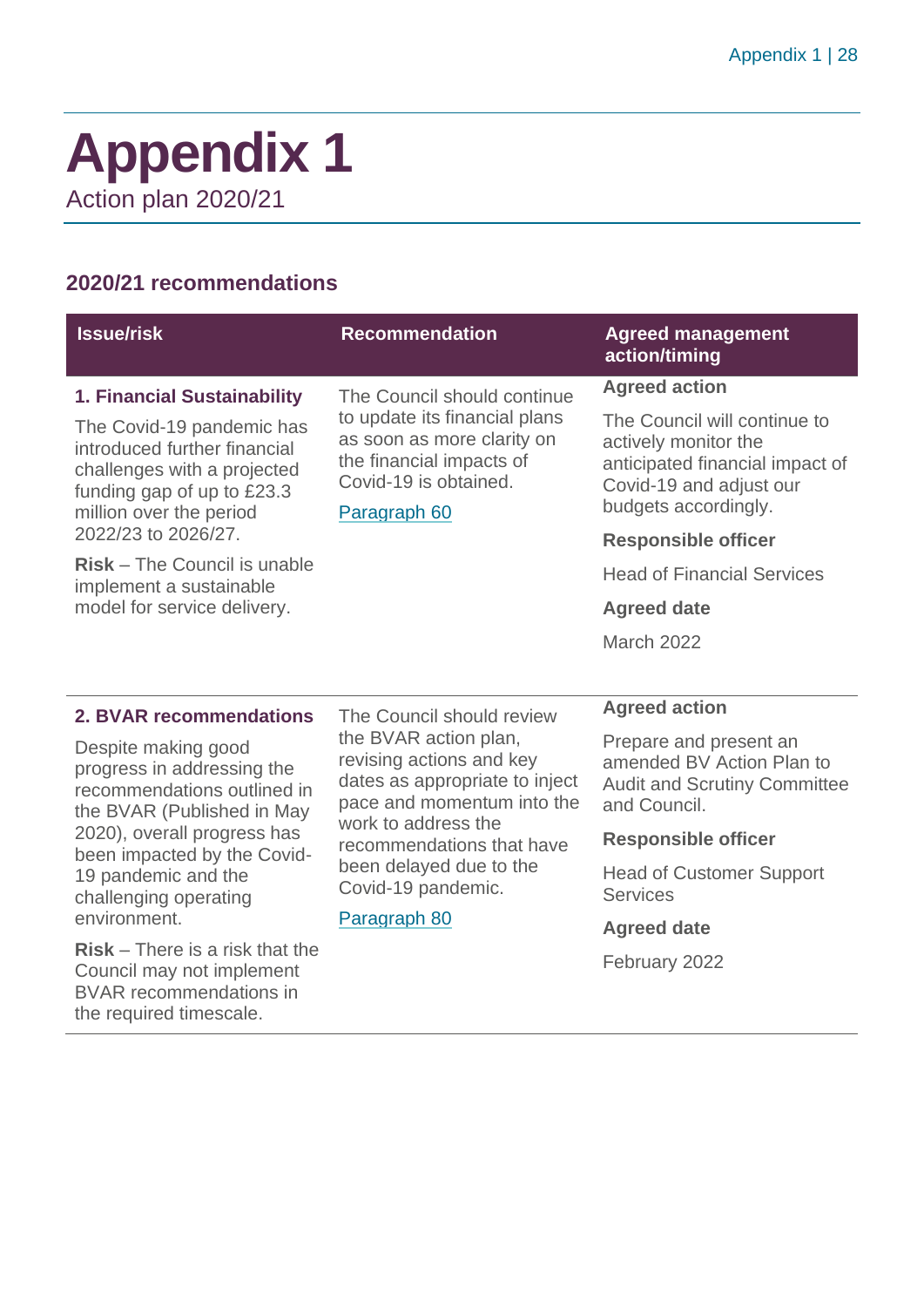### **Follow-up of prior year recommendations**

| <b>Issue/risk</b>                                                                                                                                                                                                                                                                                                                                                       | <b>Recommendation</b>                                                                                                                                                                                                                                                                                                            | <b>Agreed management</b><br>action/timing           |
|-------------------------------------------------------------------------------------------------------------------------------------------------------------------------------------------------------------------------------------------------------------------------------------------------------------------------------------------------------------------------|----------------------------------------------------------------------------------------------------------------------------------------------------------------------------------------------------------------------------------------------------------------------------------------------------------------------------------|-----------------------------------------------------|
| <b>3. Financial Sustainability</b><br>(19/20)<br>The Covid-19 pandemic has<br>introduced further financial<br>challenges with a projected<br>funding gap of up to £60<br>million.<br>Risk – The Council may not<br>be able to deal with future<br>financial challenges and<br>deliver required savings<br>without adversely impacting<br>service delivery.              | 1. Update the MTFP to reflect<br>the impacts of Covid-19 at<br>the earliest appropriate<br>opportunity.<br>2. Work with key partners to<br>identify opportunities to<br>deliver service<br>transformation.                                                                                                                       | Superseded - See Appendix<br>1 Action Plan Point 1. |
| 4. Financial Strategy (18/19)<br>The current medium to long<br>term financial strategy does<br>not contain detailed financial<br>plans beyond 3 years.<br>Risk: that the impact of<br>changes in funding or<br>expenditure scenarios<br>beyond three years are not<br>fully taken into account<br>across all aspects of the<br>Council's activities.                    | The Council should enhance<br>its long-term strategy when it<br>is reviewed. In particular it<br>should consider providing<br>detailed financial plans for up<br>to five years, providing details<br>of changes in assets,<br>liabilities and reserves over<br>time and including an<br>analysis of levels of service<br>demand. | Completed.                                          |
| <b>5. Performance Reporting</b><br>(18/19)<br>It is difficult to connect<br>service plan performance<br>reports to corporate<br>outcomes and the Corporate<br>Plan, as service reporting<br>only references related<br>business outcomes.<br>There is a risk that the link<br>between service performance<br>and the Corporate Plan is not<br>sufficiently transparent. | The Council should consider<br>developing clearer links<br>between service area<br>performance reporting and<br>the corporate outcomes<br>contained in the Corporate<br>Plan.                                                                                                                                                    | Completed.                                          |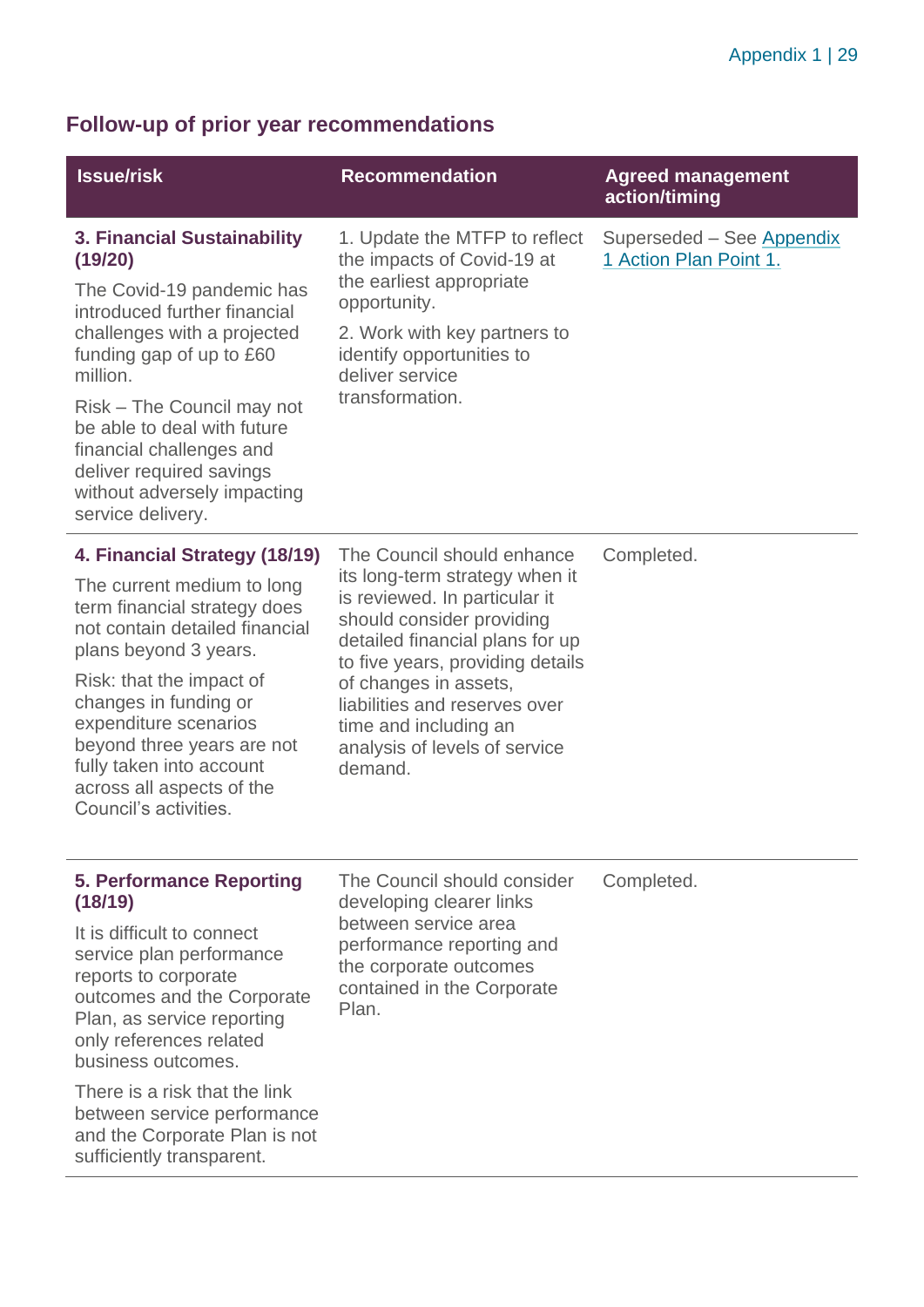#### Appendix 1 | 30

| <b>Issue/risk</b>                                                                                                                                                           | <b>Recommendation</b>                                                                                                                                             | <b>Agreed management</b><br>action/timing |
|-----------------------------------------------------------------------------------------------------------------------------------------------------------------------------|-------------------------------------------------------------------------------------------------------------------------------------------------------------------|-------------------------------------------|
| <b>6. Performance Reporting</b><br>(18/19)                                                                                                                                  | Formal feedback from the<br><b>Audit and Scrutiny Committee</b><br>on the Council's six-monthly<br>performance report should be<br>built into the ASC's workplan. | Completed.                                |
| The provision within the six-<br>monthly performance<br>reporting process for<br>feedback and comment from<br>the Audit and Scrutiny<br>Committee is not being<br>utilised. |                                                                                                                                                                   |                                           |
| There is a risk that the six-<br>monthly performance reports<br>are not subject to adequate<br>scrutiny on behalf of the full<br>Council.                                   |                                                                                                                                                                   |                                           |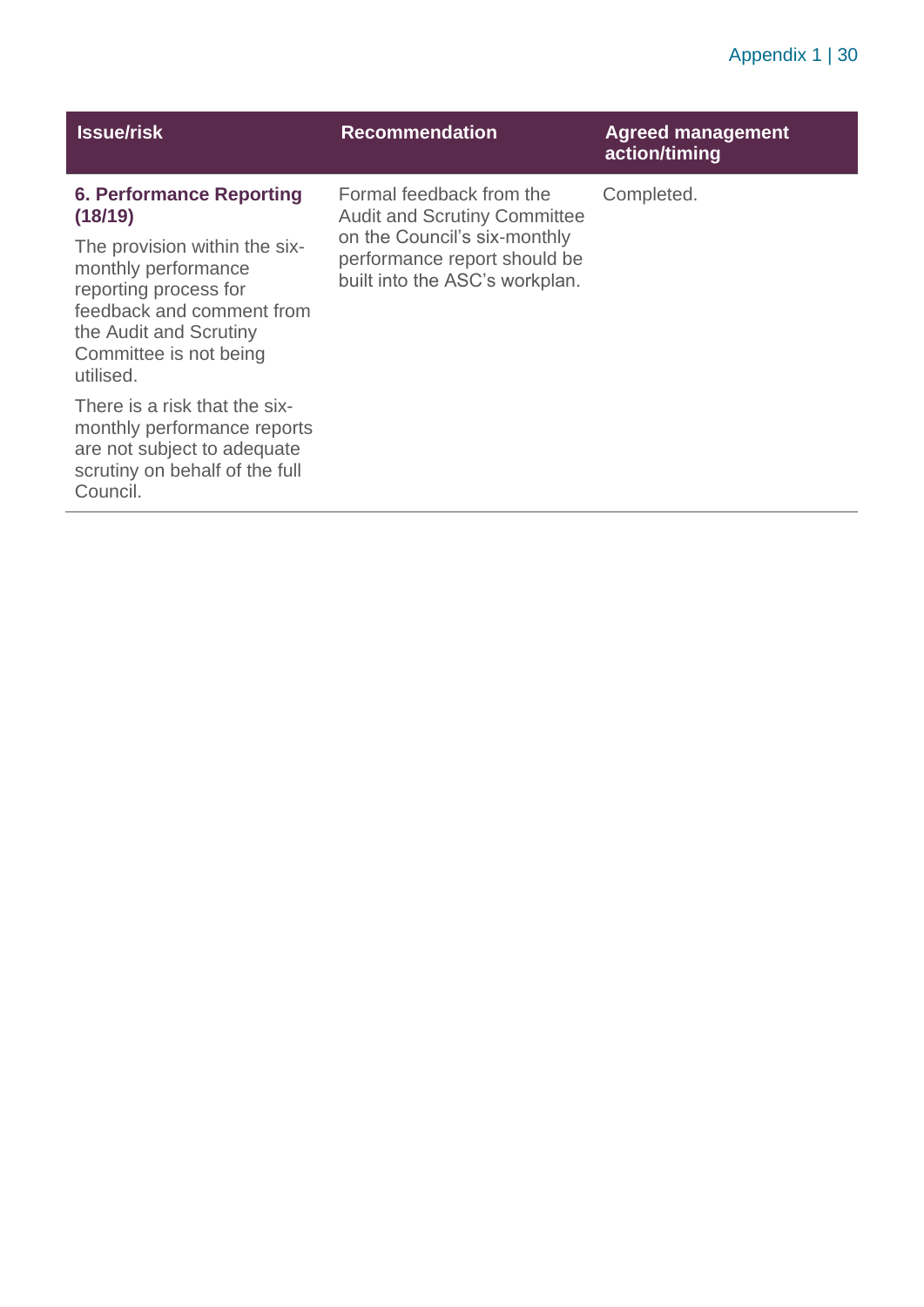## <span id="page-30-0"></span>**Appendix 2**

Significant audit risks identified during planning

The table below sets out the audit risks we identified during our planning of the audit and how we addressed each risk in arriving at our conclusion. The risks are categorised between those where there is a risk of material misstatement in the annual accounts and those relating our wider responsibility under the [Code](http://www.audit-scotland.gov.uk/report/code-of-audit-practice-2016)  [of Audit Practice 2016.](http://www.audit-scotland.gov.uk/report/code-of-audit-practice-2016)

| <b>Audit risk</b>                                                                                                                                                                                      | <b>Assurance procedure</b>                                                                                  | <b>Results and conclusions</b>                                                                                                                                                                                      |
|--------------------------------------------------------------------------------------------------------------------------------------------------------------------------------------------------------|-------------------------------------------------------------------------------------------------------------|---------------------------------------------------------------------------------------------------------------------------------------------------------------------------------------------------------------------|
| 1. Management override of<br>controls<br><b>International Auditing</b><br>Standards require that audits<br>are planned to consider the<br>risk of material misstatement<br>in the financial statements | Detailed testing of journal<br>entries focussing on<br>authorisation and approval.                          | <b>Results: No unusual or</b><br>inappropriate transactions<br>were identified as part of our<br>detailed journal testing.                                                                                          |
|                                                                                                                                                                                                        | Review of accounting<br>estimates and evaluation of<br>the impact of any variability in<br>key assumptions. |                                                                                                                                                                                                                     |
|                                                                                                                                                                                                        |                                                                                                             | A review of accounting<br>estimates did not show any<br>evidence of bias.                                                                                                                                           |
| caused by fraud, which is<br>presumed to be a significant                                                                                                                                              | Focussed testing of accruals<br>and prepayments.                                                            | Focussed testing on accruals<br>and prepayments did not                                                                                                                                                             |
| risk in any audit. This<br>includes the risk of fraud due<br>to the management override                                                                                                                | Evaluation of significant<br>transactions that are outside<br>the normal course of                          | identify any instances of<br>management override of<br>controls.                                                                                                                                                    |
| of controls.                                                                                                                                                                                           | business.                                                                                                   | Within substantive testing we                                                                                                                                                                                       |
|                                                                                                                                                                                                        | Year-end cut-off testing.                                                                                   | considered whether<br>transactions were within the<br>normal course of business.<br>When selecting samples, we<br>reviewed ledger or<br>transaction listings that were<br>outside the normal course of<br>business. |
|                                                                                                                                                                                                        |                                                                                                             | Substantive testing of<br>transactions around the year<br>end identified controls were<br>operating effectively.                                                                                                    |
|                                                                                                                                                                                                        |                                                                                                             | Conclusion: we did not                                                                                                                                                                                              |

**Conclusion:** we did not identify any incidents of management override of controls.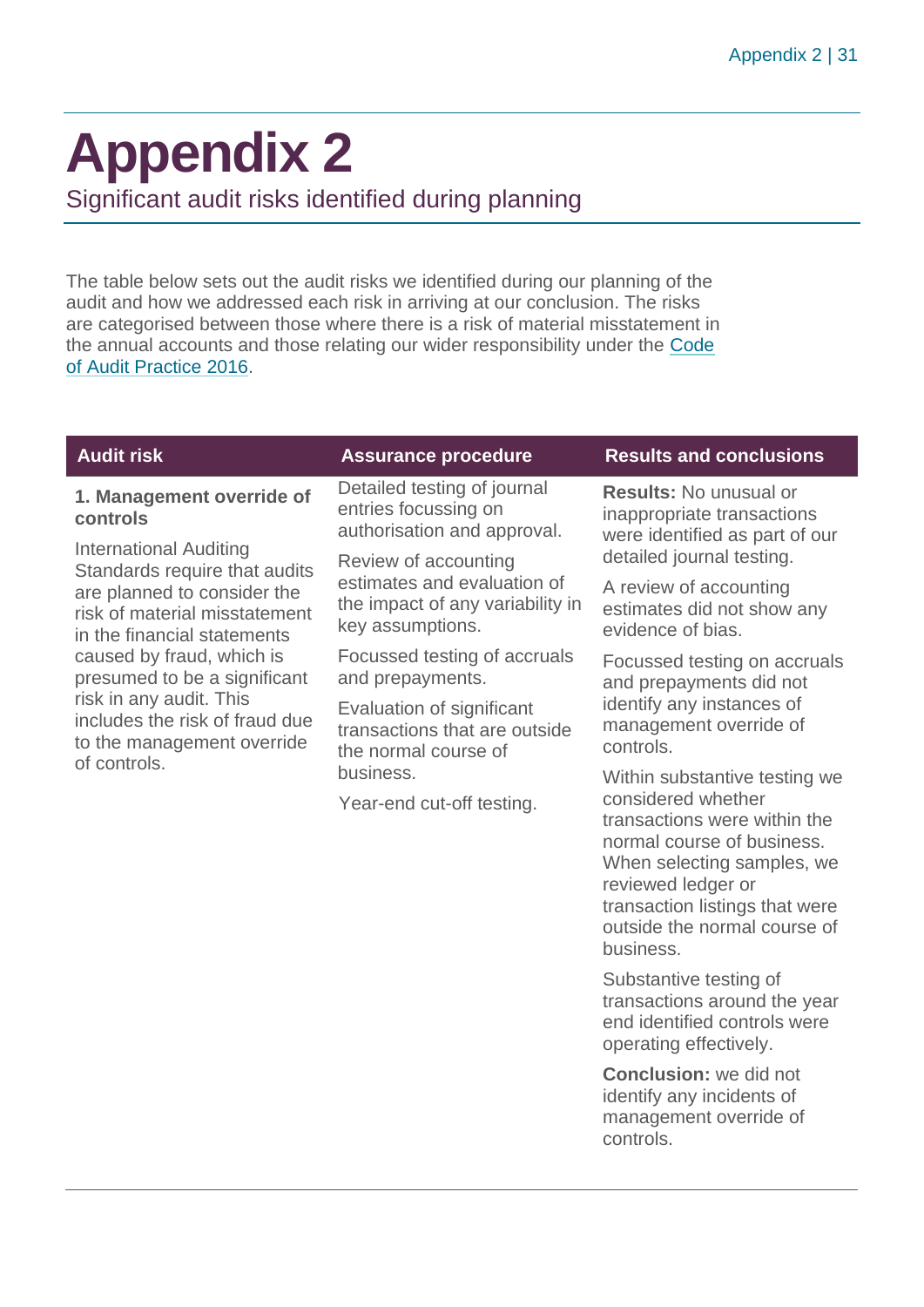#### **2. Fraud over expenditure**

As most public-sector bodies are net expenditure bodies, the risk of fraud is more likely to occur in expenditure. There is a risk that expenditure may be misstated resulting in a material misstatement in the financial statements.

The Council incurs significant expenditure on a range of activities. The extent of expenditure means there is an inherent risk of fraudulent or erroneous reporting of expenditure to achieve a desired financial position.

Detailed testing of expenditure transactions focusing on the areas of greatest risk and whether expenditure is recorded in the correct accounting year.

Walkthroughs of key financial systems.

Review of provisions included in the 2020/21 financial statements for completeness and accuracy.

#### **Audit risk Assurance procedure Results and conclusions**

**Results:** Detailed testing of expenditure transactions confirmed these were normal business transactions and had been accounted for in the correct year.

Substantive testing of transactions around the year end did not identify any issues with classification of expenditure relating to the financial year 2020/21.

Financial systems of internal control have been designed and implemented appropriately.

No issues were identified from our review of provisions.

**Conclusion**: we did not identify any incidents of fraud over expenditure.

#### **3. Estimation and judgements**

There is a significant degree of subjectivity in the measurement or valuation of the following material account areas:

#### **Non-current asset valuations**

At 31 March 2020, the Council held non-current assets with value of £648.377 million. This included Land and Buildings with a net book value of £370.616 million. There is a significant degree of subjectivity in the valuation of land and buildings. Valuations are based on specialist and management assumptions and estimates, and changes in these can result in material changes to valuations. The impact of

#### **Non-current asset valuations**

Completion of 'review of the work of management's expert' for the internal professional valuer.

Review of land and buildings revaluations carried out, assessing whether they have been performed using an appropriate and relevant valuation basis/methodology by suitably qualified individuals.

Confirm land and buildings asset revaluations in valuer's report are correctly reflected within the 2020/21 financial statements.

Work to assess the reasonableness of the valuations in the valuer's report.

#### **Non-current asset valuations**

**Results:** We noted no issues with:

- the reliability of the professional valuer or the reasonableness of estimates they provided.

- the controls management put in place or the accuracy of the information provided for the valuation.

- compliance with the most up to date RICS guidance in relation to land and buildings property valuations during pandemic.

#### **Pension liabilities**

**Results:** We noted no issues with: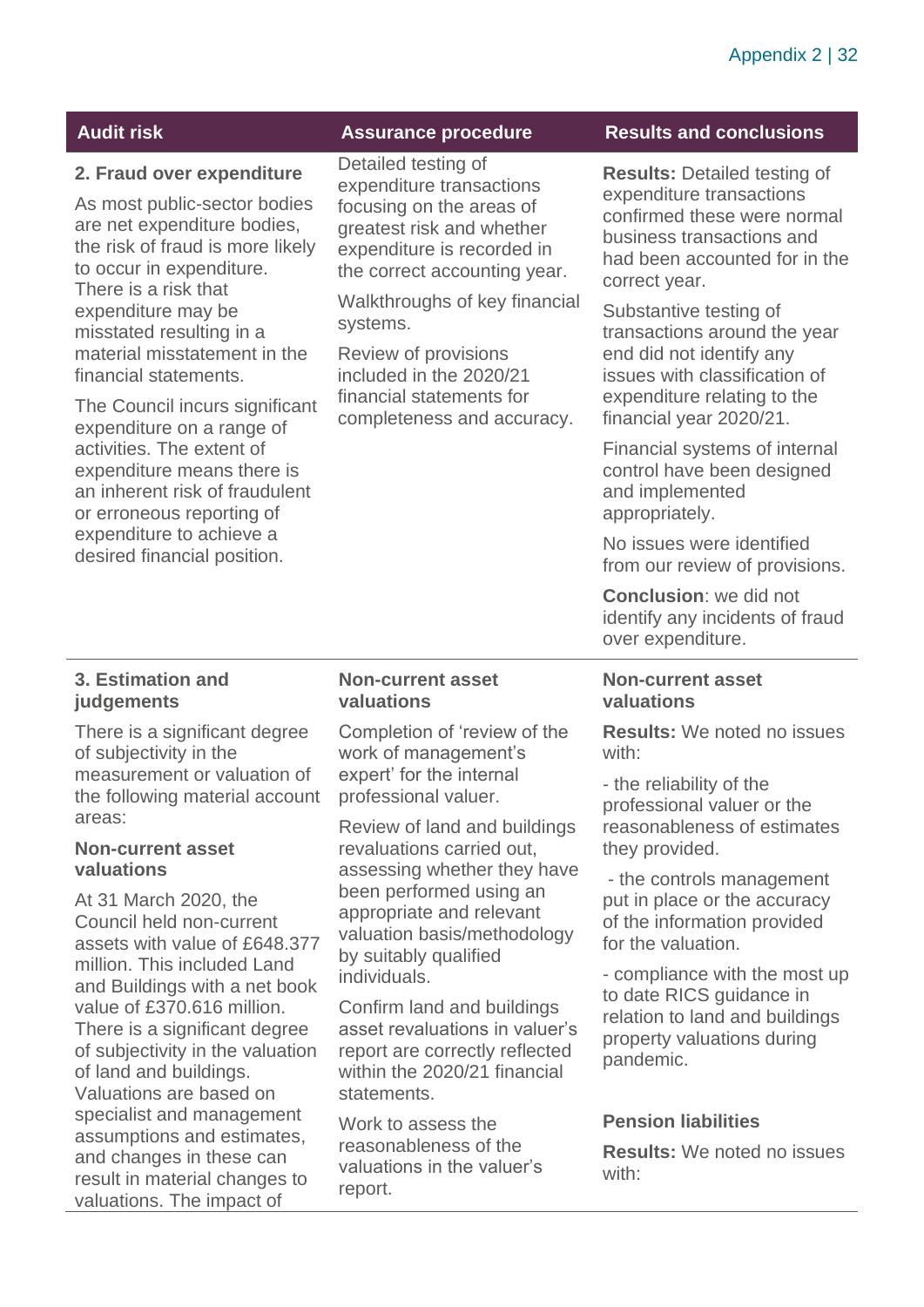Covid-19 gave rise to a material valuation uncertainty within the 2019/20 valuations and may have a similar impact in 2020/21 depending on guidance issued by the Royal Institute of Chartered Surveyors.

#### **Pension liabilities**

The Council recognised a net liability of £67.346 million relating to its share of the Strathclyde Pension Fund liability at 31 March 2020. There is a significant degree of subjectivity in the measurement and valuation of the pension fund liability. The valuation is based on specialist assumptions and estimates.

Additionally, the triennial valuation exercise will take place for the pension fund and impact on the 2020/21 annual accounts. This exercise is more detailed than the annual valuations and will also set employer contributions rates for the next three years.

#### **Pension liabilities**

Completion of 'review of the work of management's expert' for actuary.

Confirm pension valuations in actuarial report are correctly reflected within the 2020/21 financial statements.

Assess the completeness and accuracy of information provided to actuary to support the triennial revaluation process.

Review and assess the reasonableness of actuary's valuations and assumptions.

#### **Audit risk Assurance procedure Results and conclusions**

- the reliability of the actuary or the reasonableness of estimates they provided.

- the controls management put in place or the accuracy of the information provided for the valuation.

**Conclusion:** we did not identify any issues with Non-Current Asset valuations or Pension Liabilities.

#### **Risks identified from the auditor's wider responsibility under the Code of Audit Practice**

| <b>Audit risk</b>                                                                 | <b>Assurance procedure</b>                                        | <b>Results and conclusions</b>                                                                  |
|-----------------------------------------------------------------------------------|-------------------------------------------------------------------|-------------------------------------------------------------------------------------------------|
| 4. Financial Sustainability<br>Councils continue to face<br>significant financial | Review of the Council's<br>annual budget setting<br>arrangements. | <b>Results: The audit team</b><br>reviewed the council's annual<br>budget setting arrangements. |
| challenges with pressures on                                                      |                                                                   | The audit team reviewed<br>financial updates to council<br>and other committees                 |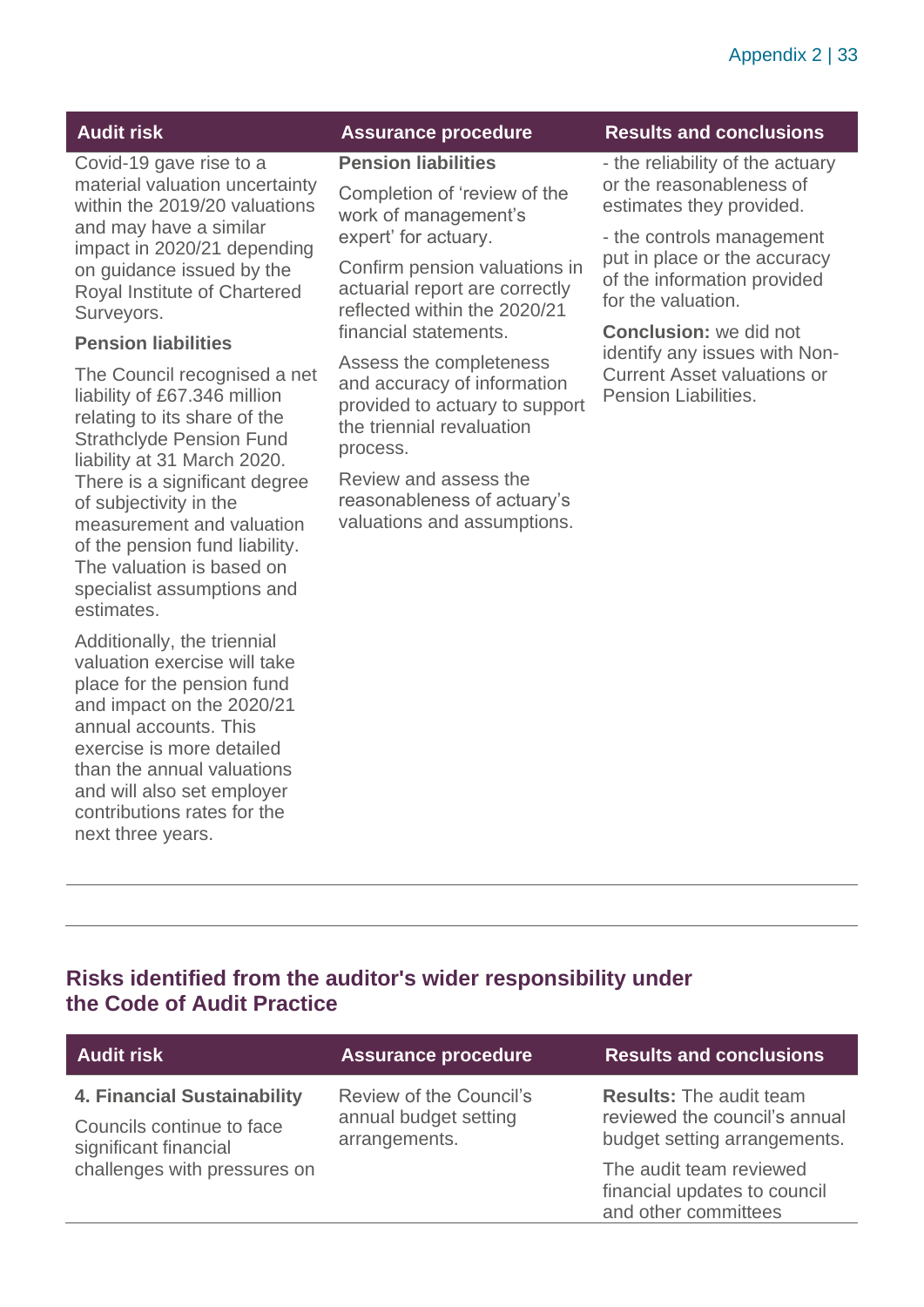funding and increasing demand for services.

As per the report which will be presented to the Policy and Resources Committee in May 2021, the Council's budget estimates are for a mid-range budget gap of £2.490 million for 2022/23, rising to an in-year gap of £4.162 million by end of 2025/26 (cumulative gap of £23.018 million over the fiveyear period). There is a balanced budget position for 2021/22, after recognition of all agreed, and estimated, measures available. Beyond 2021/22, there remains significant budget gaps in future years.

The Covid-19 pandemic has introduced further cost pressures and additional financial uncertainty for the Council. It has disrupted the Council's ability to implement transformational/savings plans in response to the budget gap.

As a result, there is a risk to financial sustainability and the sustainability and quality of services in future.

Assessment of the council's medium to long term financial strategy.

Review and assessment of budget monitoring arrangements with a focus on reports to senior officers and members on financial position.

On-going review of the Council's financial position and delivery of planned savings.

#### **Audit risk Assurance procedure Results and conclusions**

throughout the year, this included reviewing the financial position and delivery of planned savings.

**Conclusion:** The Council achieved a year end surplus of £0.2 million in 2020/21. Significant financial challenges will continue in the short to medium term and this has been highlighted at [Appendix 1 Action Plan Point](#page-27-0)  [1.](#page-27-0)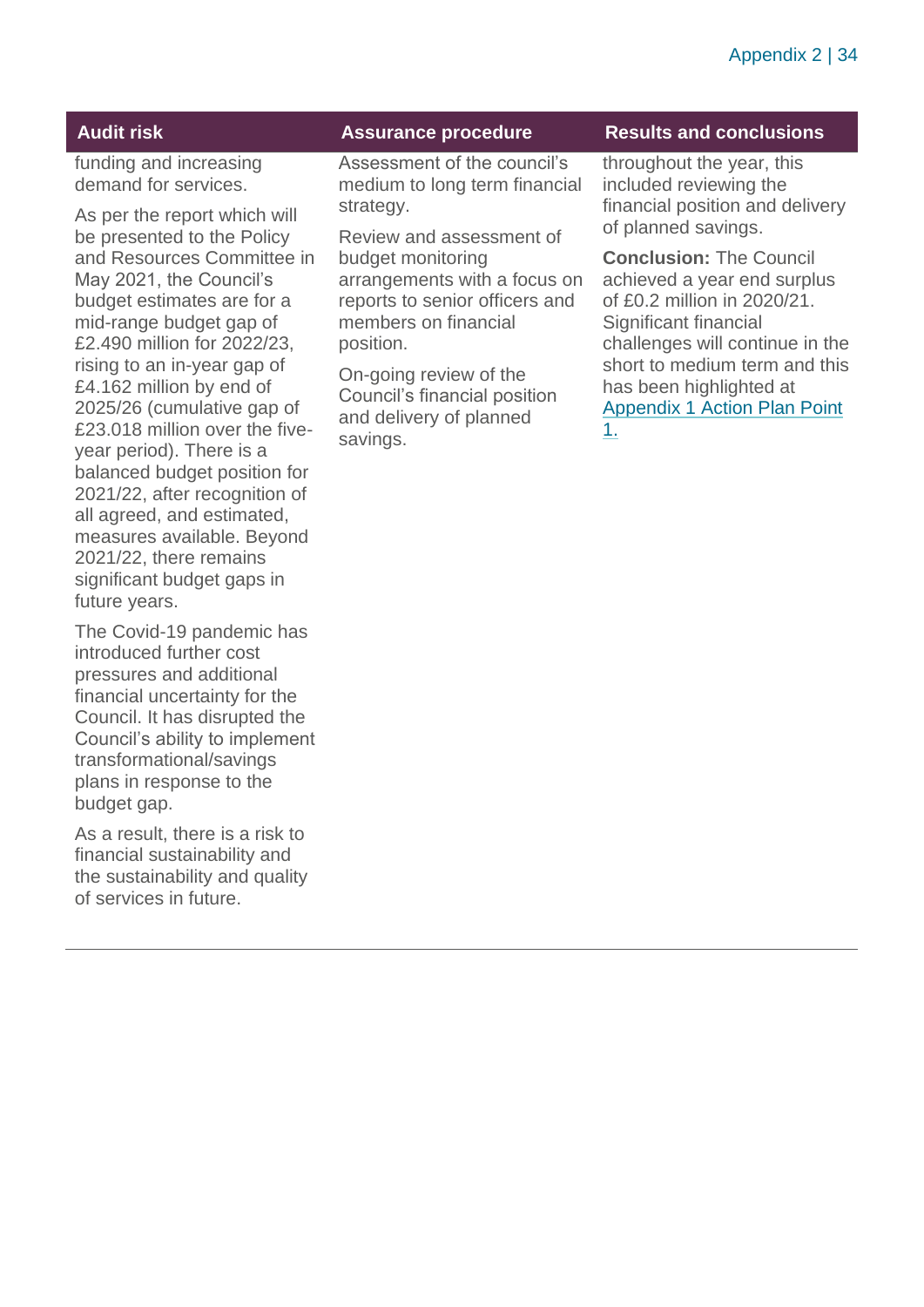### <span id="page-34-0"></span>**Appendix 3** BVAR Recommendations (May 2020)

• Develop the transformation agenda supported by a medium-term savings plan which is affordable and achievable.

- Improve performance management reporting to provide a balanced picture of long-term trends in performance against its targets. Use benchmarking information to drive continuous improvement.
- Increase the pace of change through transformation to deliver the business outcomes and this should be monitored and reported on a regular basis.
- Assess the extent to which regeneration and economic development initiatives are delivering the vision and corporate outcomes. Put in place robust options appraisal processes and a benefits monitoring framework, proportional to the size of initiatives, to evaluate the benefits and costs of future projects.
- Work with communities and community groups to understand and address their concerns and establish priorities in how it can better support them. This should include engaging with communities to understand and improve levels of satisfaction with council services.
- Work with elected members to improve the uptake of training provided. In particular, elected members' knowledge of and involvement in the performance management process needs to be improved to develop wider scrutiny to support improvement.
- Improve engagement to ensure staff are bought into the Council's vision. Review the support and resources it provides to staff in rural areas to ensure that all employees have appropriate access to training to support them in their role.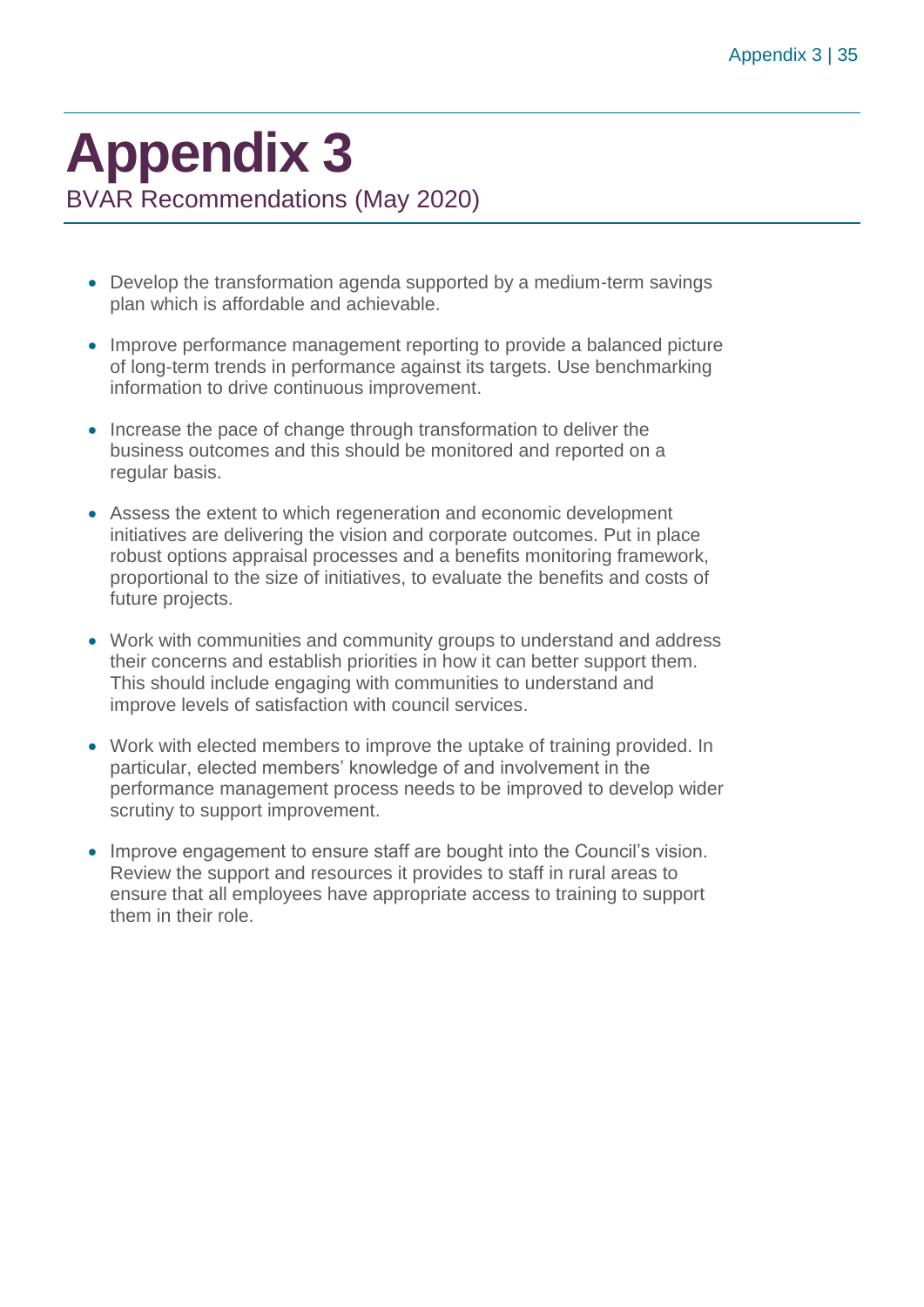### <span id="page-35-1"></span><span id="page-35-0"></span>**Appendix 4**

Summary of national performance reports 2020/21

April [Affordable housing](https://www.audit-scotland.gov.uk/report/affordable-housing)

**June** [Highlands and Islands Enterprise: Management of Cairngorm mountain and](https://www.audit-scotland.gov.uk/report/highlands-and-islands-enterprise-management-of-cairngorm-mountain-and-funicular-railway)  [funicular railway](https://www.audit-scotland.gov.uk/report/highlands-and-islands-enterprise-management-of-cairngorm-mountain-and-funicular-railway)

[Local government in Scotland Overview 2020](https://www.audit-scotland.gov.uk/report/local-government-in-scotland-overview-2020)

July [The National Fraud Initiative in Scotland 2018/19](https://www.audit-scotland.gov.uk/report/the-national-fraud-initiative-in-scotland-201819)

**January** [Digital progress in local government](https://www.audit-scotland.gov.uk/report/digital-progress-in-local-government) [Local government in Scotland: Financial overview 2019/20](https://www.audit-scotland.gov.uk/report/local-government-in-scotland-financial-overview-201920)

February [NHS in Scotland 2020](https://www.audit-scotland.gov.uk/report/nhs-in-scotland-2020)

March [Improving outcomes for young people through school education](https://www.audit-scotland.gov.uk/report/improving-outcomes-for-young-people-through-school-education)